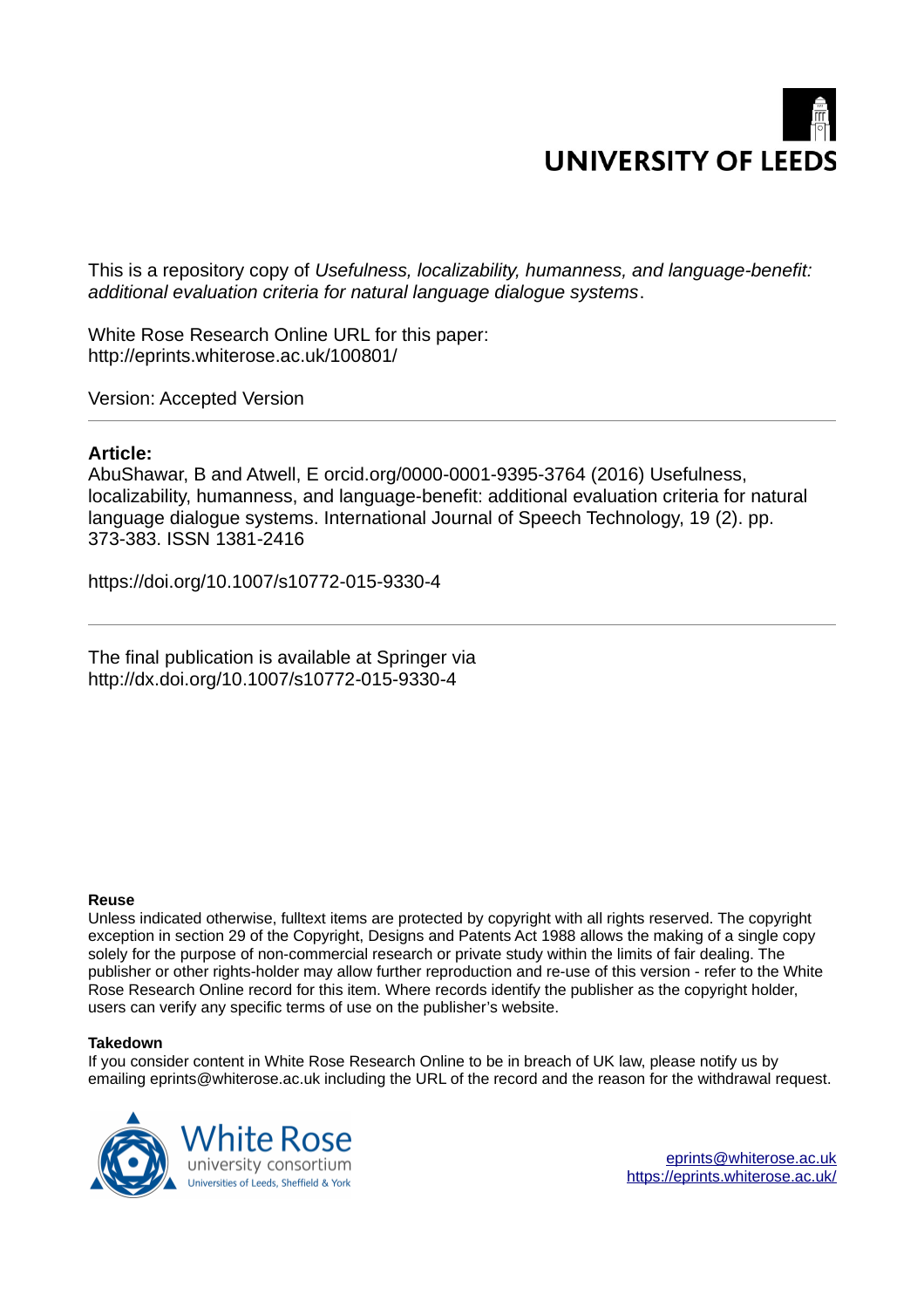# **Usefulness, Localizability, Humanness, and Language-benefit: Additional evaluation criteria for Natural Language Dialogue systems.**

**Bayan Abu Shawar\*** — **Eric Atwell\*\*** 

*\*IT department Arab Open University P.O. Box 1339 Amman 11953 Jordan b\_shawar@aou.edu.jo*

*\*\* School of Computing University of Leeds LS2 9JT Leeds-UK eric@comp.leeds.ac.uk*

*ABSTRACT. Human-computer dialogue systems interact with human users using natural language. We used the ALICE/AIML chatbot architecture as a platform to develop a range of chatbots covering different languages, genres, text-types, and user-groups, to illustrate qualitative aspects of natural language dialogue system evaluation. We present some of the different evaluation techniques used in natural language dialogue systems, including black box and glass box, comparative, quantitative, and qualitative evaluation. Four aspects of NLP dialogue system evaluation are often overlooked: "usefulness" in terms of a user's qualitative needs, "localizability" to new genres and languages, "humanness" compared to humanhuman dialogues, and "language benefit" compared to alternative interfaces. We illustrated these aspects with respect to our work on machine-learnt chatbot dialogue systems; we believe these aspects are worthwhile in impressing potential new users and customers.*

*KEY WORDS: chatbot, corpus, dialogue, evaluation, usefulness, localizability, humanness, language benefit*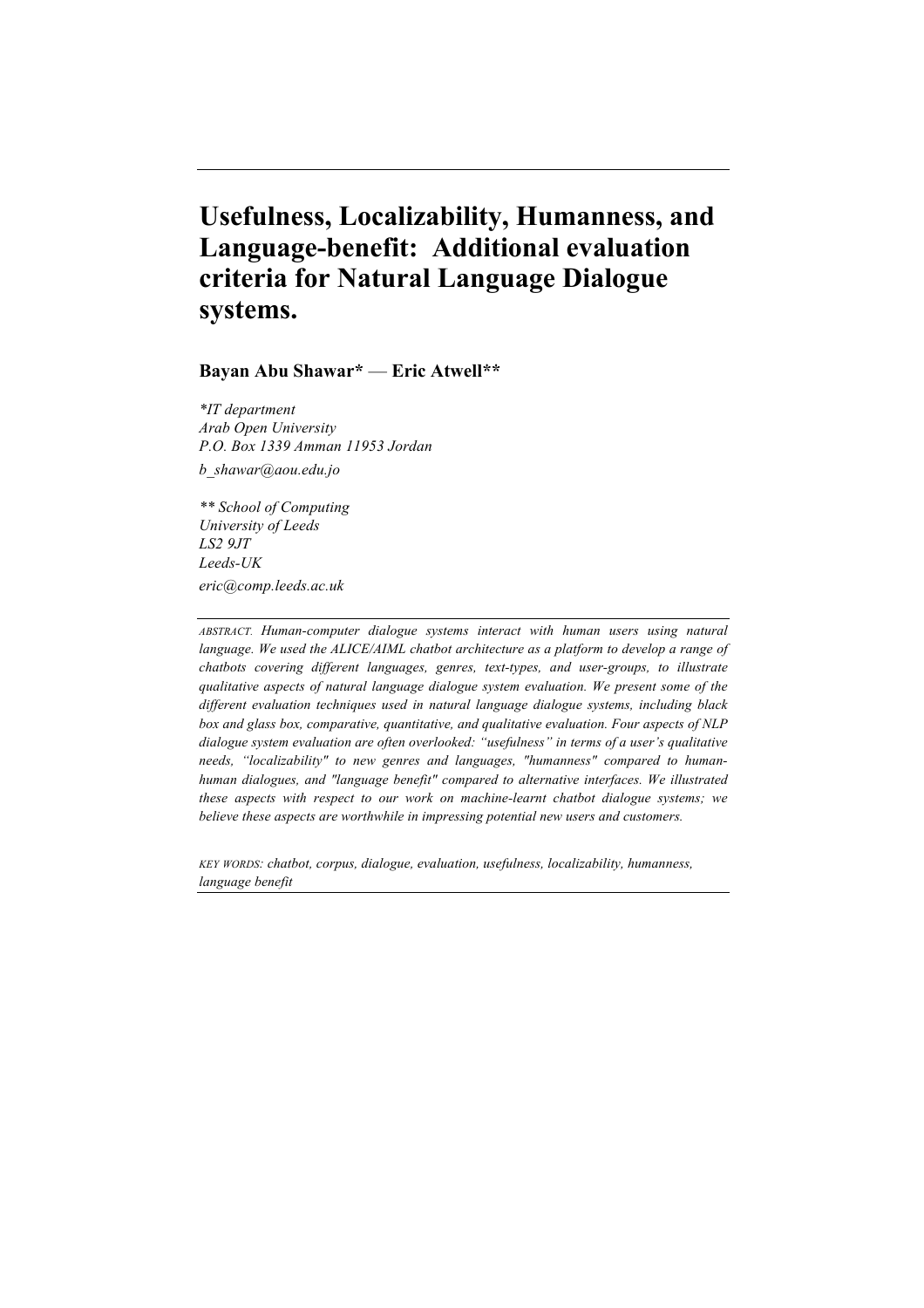# **1. Introduction**

Practical applications and evaluation are key issues in language engineering. Cunningham (1999) characterises language engineering in terms of "…its focus on large-scale practical tasks and on quantitative evaluation of progress, and its willingness to embrace a diverse range of techniques".

Some NLP systems can be evaluated by comparing output against a "gold standard" perfect target output (e.g., Elliott et al., 2004; Hughes and Atwell, 1994; van Zaane et al., 2004). This is practicable in competitions when comparing rival systems attempting an agreed set task; but when developing systems for practical applications, there are other aspects worth evaluating, even if a single "score" is harder to find. We review some alternative approaches to evaluation of Natural Language Dialogue systems, and then suggest some additional criteria to take account of.

If any computer system is to be taken up by users and customers, it must be demonstrably useful, so "usefulness" is the first of the more qualitative evaluation criteria we look at. "Usefulness" is not a new concept, but it is hard to pin down; we illustrate our approach to measuring "usefulness" by asking users whether responses from our Qur'an-trained dialogue system were relevant to groups of Muslim and non-Muslim users.

One aspect of the evaluation of NLP systems is often overlooked: "Localizability" or portability to deal with dialogue in new languages. To go beyond a "toy" demonstrator, a system needs to be readily adaptable to new language genres or even new languages; it is important to see how easy this process is, otherwise the system is not demonstrably "re-usable" or portable in this sense. We localized our chatbot-generator to a range of new genres of English, and new languages (French, Spanish, Arabic); we have at least informal measures of time and effort this process required, indicative of future requirements for further adaptations or localizations.

Another approach to evaluation of human-computer dialogue systems is comparative linguistic analysis of a corpus of computer-user conversation against an existing corpus of "real" human-human dialogues, to evaluate the "humanness" of the generated natural language. We illustrate this approach by analysing the differences between a chatbot-human dialogue corpus and a human-human dialogue corpus, at lexical, syntactic and semantic levels. The linguistic differences can be detected by NLP analysis, and could be "explained" as a deliberate attempt by chatbot engineers to fake empathy by exaggerating interpersonal conversation cues.

A fourth aspect of evaluation is assessing the "Language-benefit" gained by adopting a natural language dialogue rather than a simpler keyword-based interface; again this can be done by direct comparison to an alternative. We illustrate this aspect by comparing a natural language chatbot interface to our web-FAQ to an alternative interface using Google-style keyword-search. We asked a number of FAQ users to try both interfaces on a range of information-seeking tasks; we were able to conclude that many users found the natural language interface more userfriendly, evidencing the "Language benefit".

These aspects of NLP dialogue systems evaluation, "usefulness" or relevance to user's needs, "localizability" to new genres and languages, "humanness" compared to human-human dialogues, and "language benefit" compared to alternative interfaces, are often overlooked in competitions, but are worthwhile in impressing potential new users and customers and helping them bring their searches to a successful close.

The rest of this paper is organised as follows. Section 2 presents the ALICE/AIML chatbot architecture underlying our natural language dialogue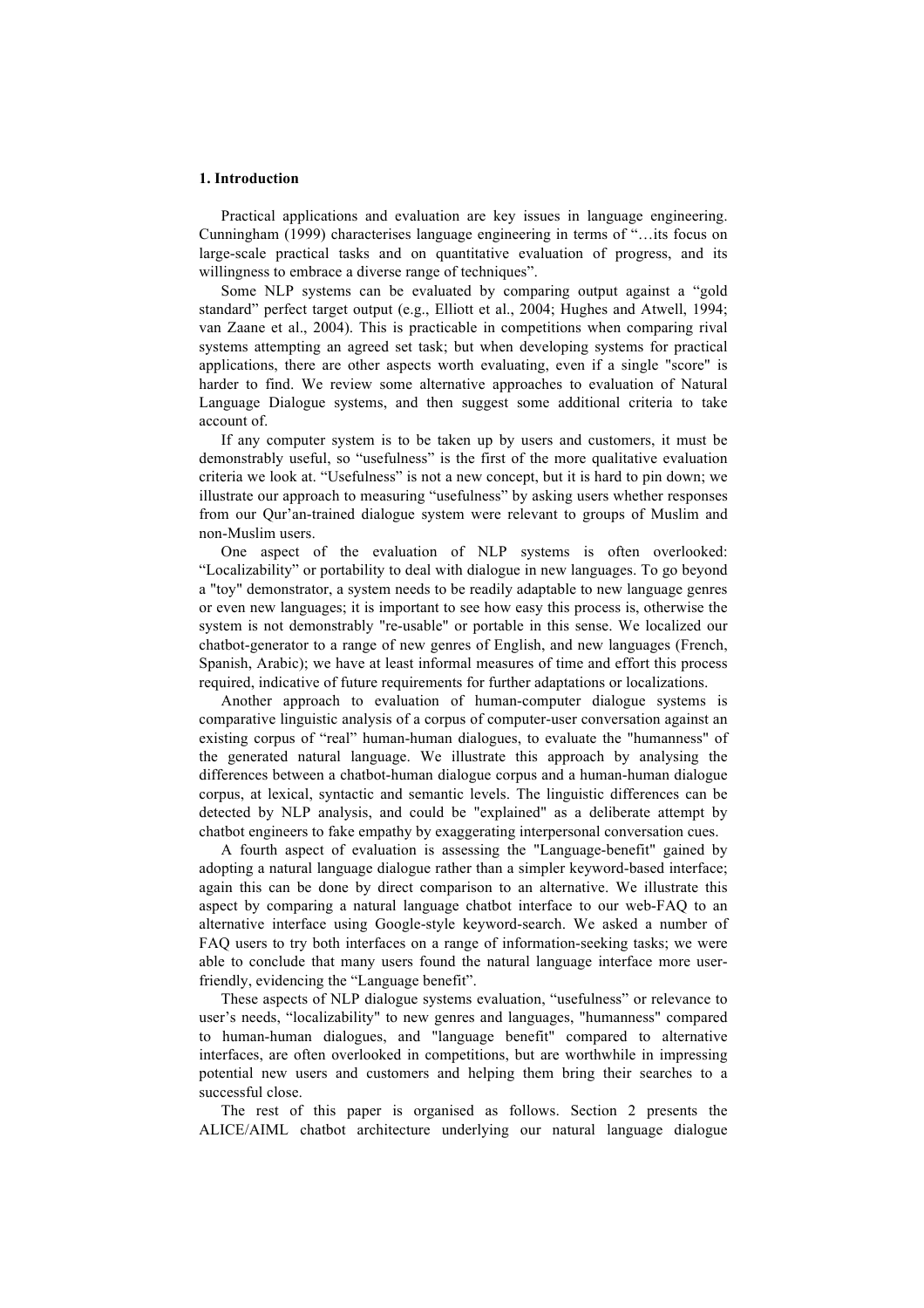systems, which we use to illustrate evaluation in terms of usefulness, localizability, humanness, and language-benefit. Section 3 reviews some existing evaluation techniques for natural language dialogue systems. The evaluation of usefulness, localizability, humanness, and language benefit are discussed in sections 4, 5, 6, and 7; leading to our conclusion in Section 8.

## **2. The ALICE/AIML chatbot architecture**

Human machine conversation as a technology integrates different areas where the core is language, and the computational methodologies facilitate communication between users and computers using natural language.

A related term to machine conversation is the chatbot, a conversational agent that interacts with user's turn by turn using natural language. Different chatbots or human-computer dialogue systems have been developed using text communication starting from ELIZA (Weizenbaum, 1966), which simulates a psychotherapist, then PARRY (Colby, 1973) which simulates a paranoid patient. "Colby regarded PARRY as a tool to study the nature of paranoia, and considered ELIZA as a potential clinical agent who could, within a time-sharing framework, autonomously handle several hundred patients an hour." (Güzeldere and Franchi, 1995: p. 295).

ALICE (Wallace, 2003) is the Artificial Linguistic Internet Computer Entity, first implemented by Wallace in 1995. ALICE's knowledge about English conversation patterns is stored in AIML files. AIML, or Artificial Intelligence Markup Language, is a derivative of Extensible Mark-up Language (XML). It was developed by Wallace and the Alicebot free software community during 1995-2000 to enable people to input dialogue pattern knowledge into chatbots based on the A.L.I.C.E. open-source software technology.

AIML consists of data objects called AIML objects, which are made up of units called topics and categories. The topic is an optional top-level element; it has a name attribute and a set of categories related to that topic. Categories are the basic units of knowledge in AIML. Each category is a rule for matching an input and converting to an output, and consists of a pattern, which matches against the user input, and a template, which is used in generating the Alice chatbot answer.

The AIML pattern is simple, consisting only of words, spaces, and the wildcard symbols and  $*$ . The words may consist of letters and numerals, but no other characters. Words are separated by a single space, and the wildcard characters function like words. The pattern language is case invariant. The idea of the pattern matching technique is based on finding the best, longest, pattern match. Three types of AIML categories are used: *atomic category* are those with patterns that do not have wildcard symbols, \_ and \*; *default categories* are those with patterns having wildcard symbols \* or . The wildcard symbols match any input but can differ in their alphabetical order. For example, given input 'hello robot', if ALICE does not find a category with exact matching atomic pattern, then it will try to find a category with a default pattern; The third type, *recursive categories,* are those with templates having  $\langle \text{sna} \rangle$  and  $\langle \text{sr} \rangle$  tags, which refer to simply recursive artificial intelligence and symbolic reduction. Recursive categories have many applications: symbolic reduction that reduces complex grammatical forms to simpler ones; divide and conquer that splits an input into two or more subparts, and combines the responses to each; and dealing with synonyms by mapping different ways of saying the same thing to the same reply.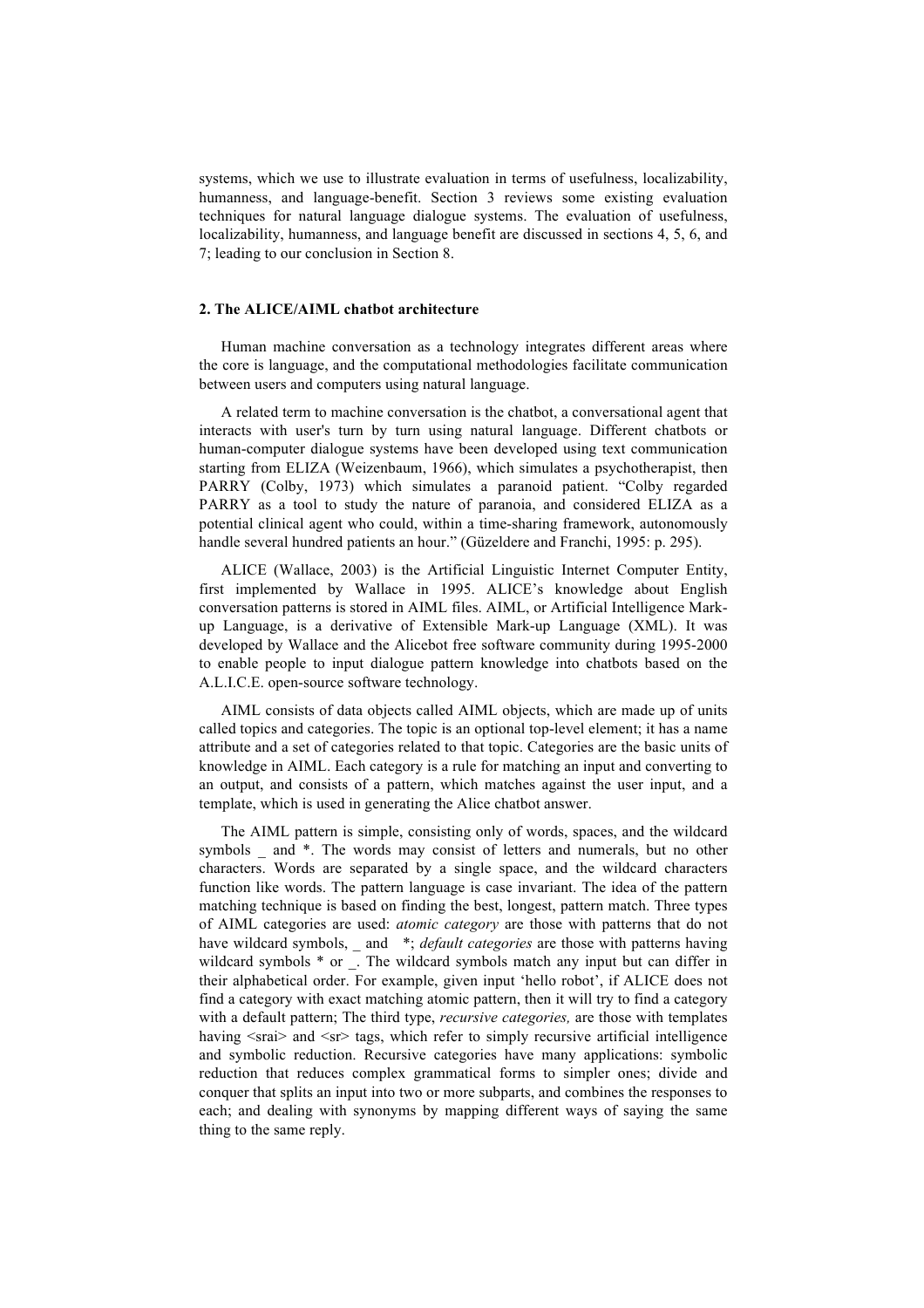The knowledge bases of almost all chatbots are edited manually which restricts users to specific languages and domains. We developed a Java program to read a text from a machine readable text corpus and convert it to ALICE chatbot format language (AIML). The chatbot-training-program was built to be general, the generality in this respect implies no restrictions on specific language, domain, or structure. Different languages were tested: English, Arabic, Afrikaans, French, and Spanish. We also trained with a range of different corpus genres and structures, including: dialogue, monologue, and structured text found in the Qur'an, and FAQ websites.

The chatbot-training-program is formed from several modules that are separated in more than one class, which interact with each other to achieve the specifications. The basic architecture of the system is composed of four phases as follows:

– Reading module which reads the dialogue text from the basic corpus and inserts it into a list.

– Text reprocessing module, where all corpus and linguistic annotations such as overlapping, fillers and others are filtered.

– Converter module, where the pre-processed text is passed to the converter to consider the first turn as a pattern and the second as a template. All punctuation is removed from the patterns, and the patterns are transformed to upper case.

– Producing the AIML files by copying the generated categories from the list to the AIML file.

# **3. Evaluation techniques used within spoken language dialogue systems (SLDs)**

Dialogue systems could be classified in terms of modalities into spoken dialogue systems (SLDs) and textual dialogue ones. Spoken dialogue systems can be *system directed dialogue*, *user directed dialogue*, and *mixed initiative dialogues* dependent on who controls the conversation. In system directed dialogue, the system controls the conversation by requiring a specific piece of information from users to complete the task such as telephone train reservation systems. In user directed dialogue, users control the conversation, and in the mixed ones both parties the system and the user take the initiative at some points.

Hirschman and Thompson (1997) realised that "evaluation plays an important role for system developers (to tell if their system is improving), for system integrators (to determine which approaches should be used where) and for consumers (to identify which system will best meet a specific set of needs). Beyond this, evaluation plays a critical role in guiding and focusing research."

Walker, Litman, Kamm, and Abella, (1997) addressed four types of evaluations for spoken dialogue systems: *subjective* or *objective*, *quantitative* or *qualitative*. *Subjective evaluation* is based on user's judgment and includes metrics such as: contextual appropriateness which classifies the utterances in terms of appropriate, inappropriate and ambiguous; implicit recovery in which user could use context to recover from errors. *Objective evaluation* could be done without referring to human judgments and this includes: percentage of correct answers with respect to a set of reference answers, transaction success, task completion, and the number of utterances. *Quantitative evaluation* computes some statistics and allows comparison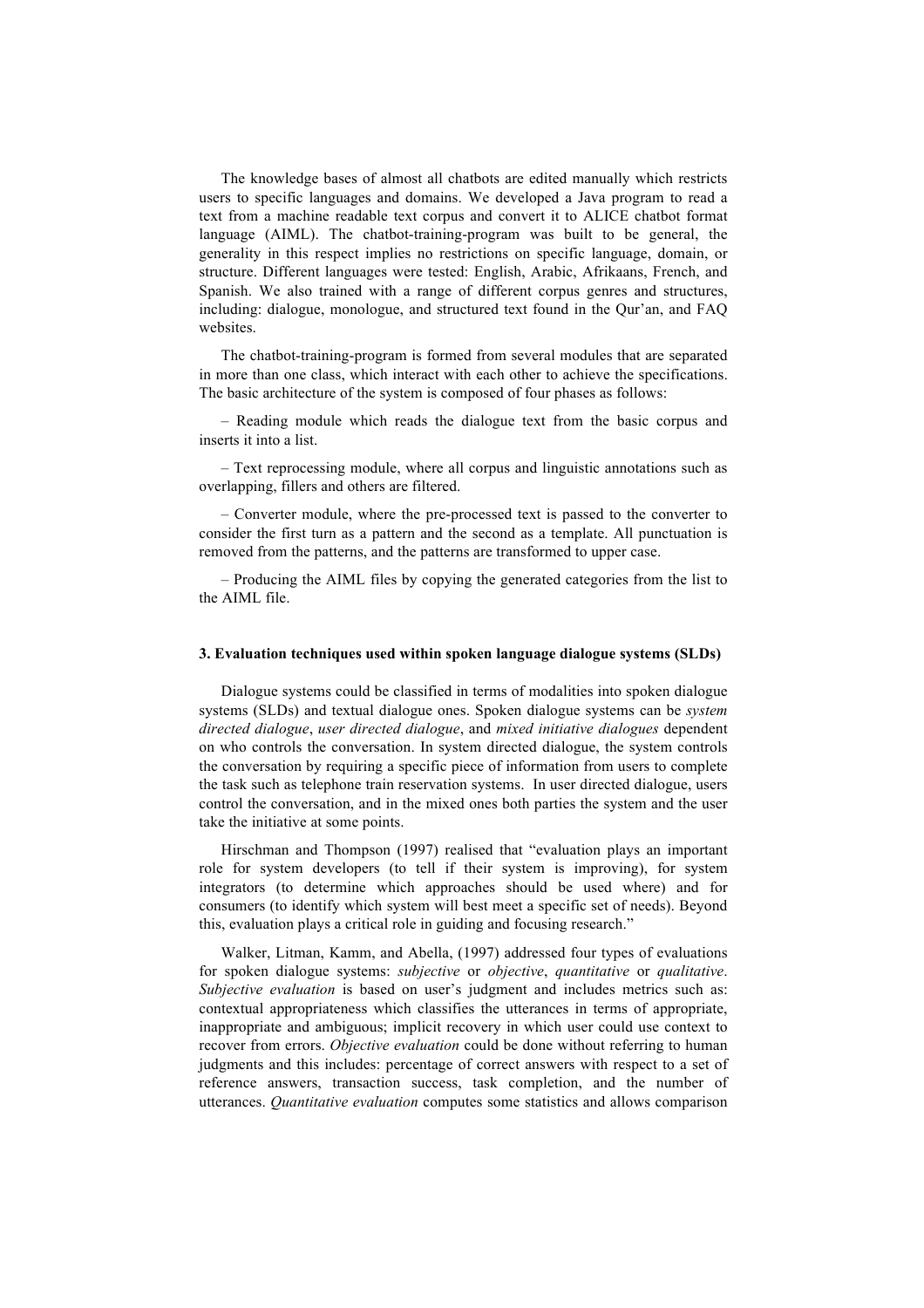across systems. *Qualitative evaluation* uses some rules or experts to judge some parameters.

The purpose of evaluation for SLDs could be classified into: *adequacy evaluation*, which is the determination of the fitness of a system for a purpose; the *diagnostic evaluation* which is the production of a system performance profile, mostly done with test suits of exemplary input; the *performance evaluation* which is the measurement of system performance in one or more specific areas (Hirschman and Thompson, 1997).

Given these competing objectives for spoken dialogue system evaluation, (Hirschman and Thompson, 1997: p. 410) identify two ways to evaluate spoken language dialogue systems: "*glass box* and *black box* evaluation, which sometimes appears to differentiate between component-wise versus whole-system evaluation, and sometimes to a less clear-cut difference between a qualitative/descriptive approach (How does it do what it does) and a quantitative/analytic approach (How well does it do what it does)."

Hasida and Den (1999) agreed that human-computer dialogue systems must be evaluated in terms of the degree of fulfilment of the task achieved by the system, which reflects the efficiency of communication. They developed a framework named DiaLeague (Hasida and Den, 1999) to evaluate natural language dialogue systems on a black box, synthetic, objective, and quantitative basis. The evaluation mechanism is based on comparing between machine-machine dialogues and humanmachine dialogues.

McTear (2002) illustrated that the glass box analysis of SLDs is based on evaluating individual components, with measures such as word accuracy, which determines the desired output of the component to be compared with its actual output; sentence accuracy, which measures the percentage of utterances in a corpus that have been correctly recognised; sentence understanding, on the other hand, measures the rate of understood sentences in comparison with a reference meaning representation. For example, glass box evaluation was applied on the ARPA Spoken Language system (Hirschman, 1995), and it shows that the error rate for sentence understanding was much lower than that for sentence recognition.

On the other hand, black box evaluation evaluates the system as a whole based on user satisfaction and acceptance. The black box approach evaluates the performance of the system in terms of achieving its task, the cost of achieving the task in terms of time taken and number of turns, and measures the quality of the interaction, normally summarised by the term 'user satisfaction', which indicates whether the user "gets the information s/he wants, is comfortable with the system, and gets the information within an acceptable elapsed time, etc." (Maier et al., 1996). Black box evaluation is used to evaluate many spoken systems that provide transactional services to customers and have specific tasks to achieve. For example: the Nuance automatic banking system that enables callers to conduct transactions over the phone (McTear, 2002); and the Philips Automatic Train Timetable Information System that provides information over the telephone about train connections between 1200 German cities (Aust, Oerder, Seide, and Steinbiss, 1995).

In 2000 Glass, Polifroni, Seneff, and Zue introduced two new understanding metrics called: *query density* and *concept efficiency metrics*. "The query density measures the mean number of new concepts introduced per user query, while the concept efficiency tabulates the average number of turns it took for a concept to be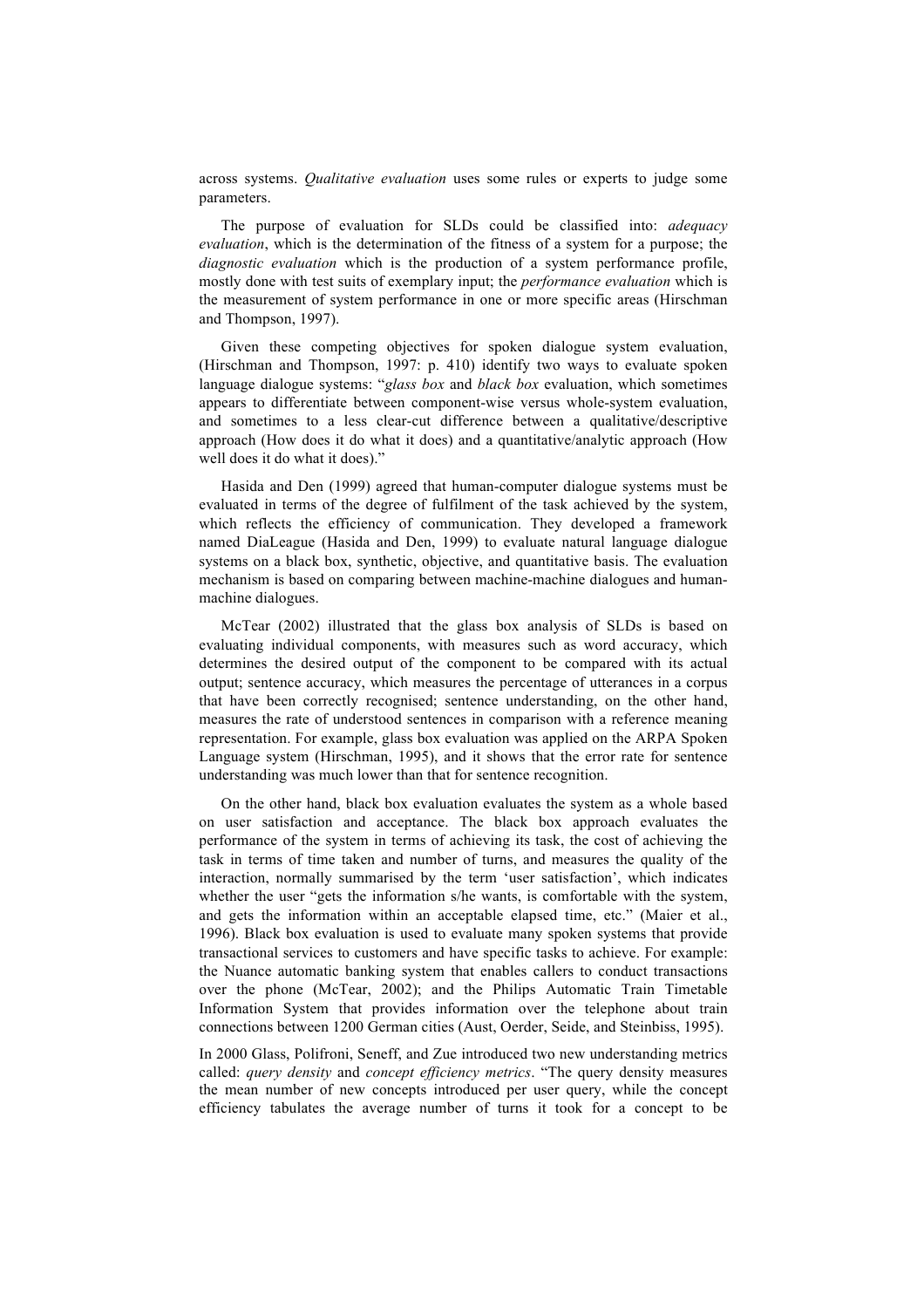successfully understood". They applied these metrics on the GALAXY client-server architecture, which is an air-travel information SLD.

#### **4. Usefulness evaluation**

If any computer system is to be taken up by users and customers, it must be demonstrably useful, so "usefulness" is the first of the more qualitative evaluation criteria we look at.

The YPA "is a natural language dialogue system that allows users to retrieve information from British Telecom's Yellow pages" (Kruschwitz et al., 1999, 2000). The yellow pages contain advertisements, with the advertiser name, and contact information. The YPA system returns addresses and if no address found, a conversation is started and the system asks the user for more details in order to give a user the required address. The YPA is composed of the Dialog Manager, the Natural Language Frontend, the Query Construction Component, and the Backend database. The Backend includes a relational database that contains tables extracted form the Yellow pages. The conversation starts by accepting user input through a graphical user interface, then the Dialogue Manager sends textual input through the Natural Language Frontend for parsing. If no addresses are found then the Dialog Manager sends the textual input to the Natural Language Frontend for parsing. After that, the parse tree is sent to the Query Construction Component, which translates the input into a database query, to query the Backend Database and return the retrieved address. If no addresses are found, then the Dialogue Manager starts putting more questions to the user to obtain further clarification.

To evaluate the YPA, 75 queries were extracted from a query corpus, and a response sheet was prepared to see if the returned addresses were appropriate or not, how many dialog steps were necessary, the total number of addresses recalled and he number of those relevant to the original query. Results show that 62 out of 75 queries managed to return addresses, and 74% of those addresses were relevant to the original query.

In a similar manner, we evaluated the "usefulness" of the responses generated by our Qur'an chatbot. The Qur'an chatbot was developed using our chatbot-trainingprogram, where the English/Arabic corpus of the holy book of Islam the Qur'an is used. The Qur'an text is available via the Internet; and in principle the Qur'an provides guidance and answers to religious and other questions. The resulting system accepts user input in English, and answers with appropriate ayyas from the Qur'an in the English and Arabic languages as shown in Figure 1.

**Human:** How shall I pray? **Qur'an61:** {The Resurrection (Al-Qiyama)} 31 So he gave nothing in charity, nor did he pray!- 13فَلَا صَدَّقَ وَلَا صَلَّى (سورة القيامة) **Human:** Will Allah judge me? **Qur'an61:**

{The Pen (Al-Qalam)} 36 What is the matter with you? How judge ye? 36كُمُونَ (سورة القلم)مَا لَكُمْ كَيْفَ تَحْ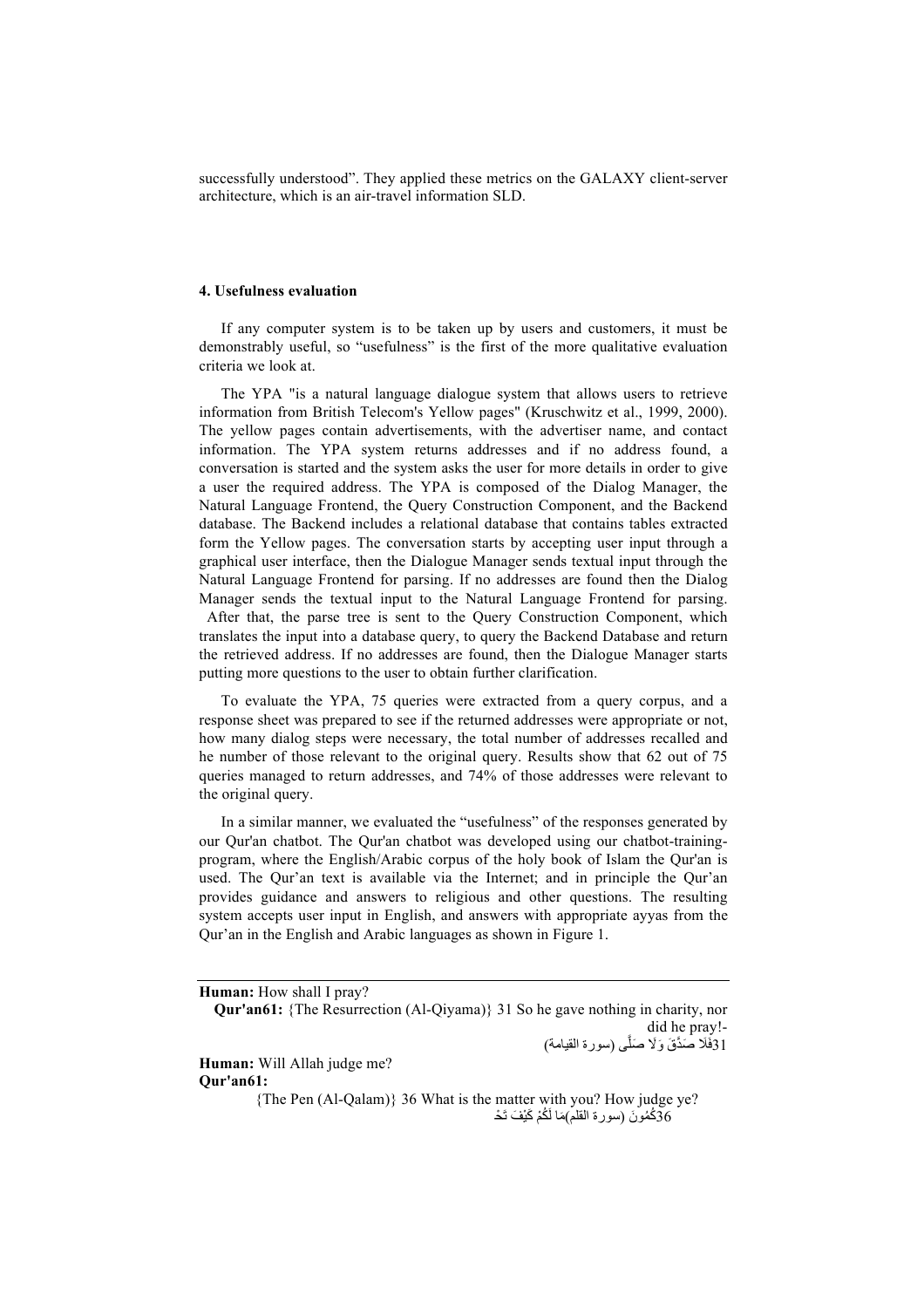{Mankind (An-Nas)} 3 The God (for judge) of Mankind,- 3إِلَهِ النَّاسِ (سورة الناس) ِ لَ ِ

**Human:** Are men judged in the same way as women? **Qur'an61:** {The Resurrection (Al-Qiyama)} 40 Has not He, (the same), the power to give life to the dead?

40أَلَيْسَ ذَلِكَ بِقَادِرِ عَلَى أَن يُحْيِيَ الْمَوْتَى (سورة القيامة) ْ َ

# **Figure 1. Sample of chat with the Qur'an chatbot**

To measure the quality of the answers given by the English/Arabic version of our Qur'an Chatbot version, random sentences were selected from Islamic sites and used as inputs to the English/Arabic version of the Qur'an. The resulting transcripts which have 67 turns were given to 5 Muslims and 6 non-Muslims, who were asked to label each turn in terms of: related (R) in case the answer was correct and in the same topic as the input; partially related (PR) in case the answer was not correct, but on the same topic; and not related (NR), in case the answer was not correct and on a different topic.

Proportions of each label and each class of users (Muslims and non-Muslims) were calculated as the total number over the number of users times the number of turns. Four out of the 67 turns returned no answers, therefore actually 63 turns were used as presented in Figure 2. In the transcripts used, more than half of the results were not related to their inputs. Approximately one half of answers in the sample were not related from non-Muslims' point of view, whereas this figure is 58% from the Muslims' perspective. This is because the Qur'an uses traditional Arabic language, which is sometimes difficult to understand without the meaning of some words, and the historical story behind it. Another reason is that the non-Muslims rely on the English translation of the Qur'an, which is not always enough to judge whether the verse is related or not, especially since non-Muslims do not have the background knowledge of the Qur'an that Muslims do.



**Figure 2. The proportion of each answer type identified by users of the Qur'an chatbot**

Gandhe and Traum (2007) used SASO-ST (Traum et al., 2005) to create four types of chatbot prototypes to simulate a doctor in a Captain-Doctor scenario. The scenario used is based on a trainee acts as an army captain negotiating with a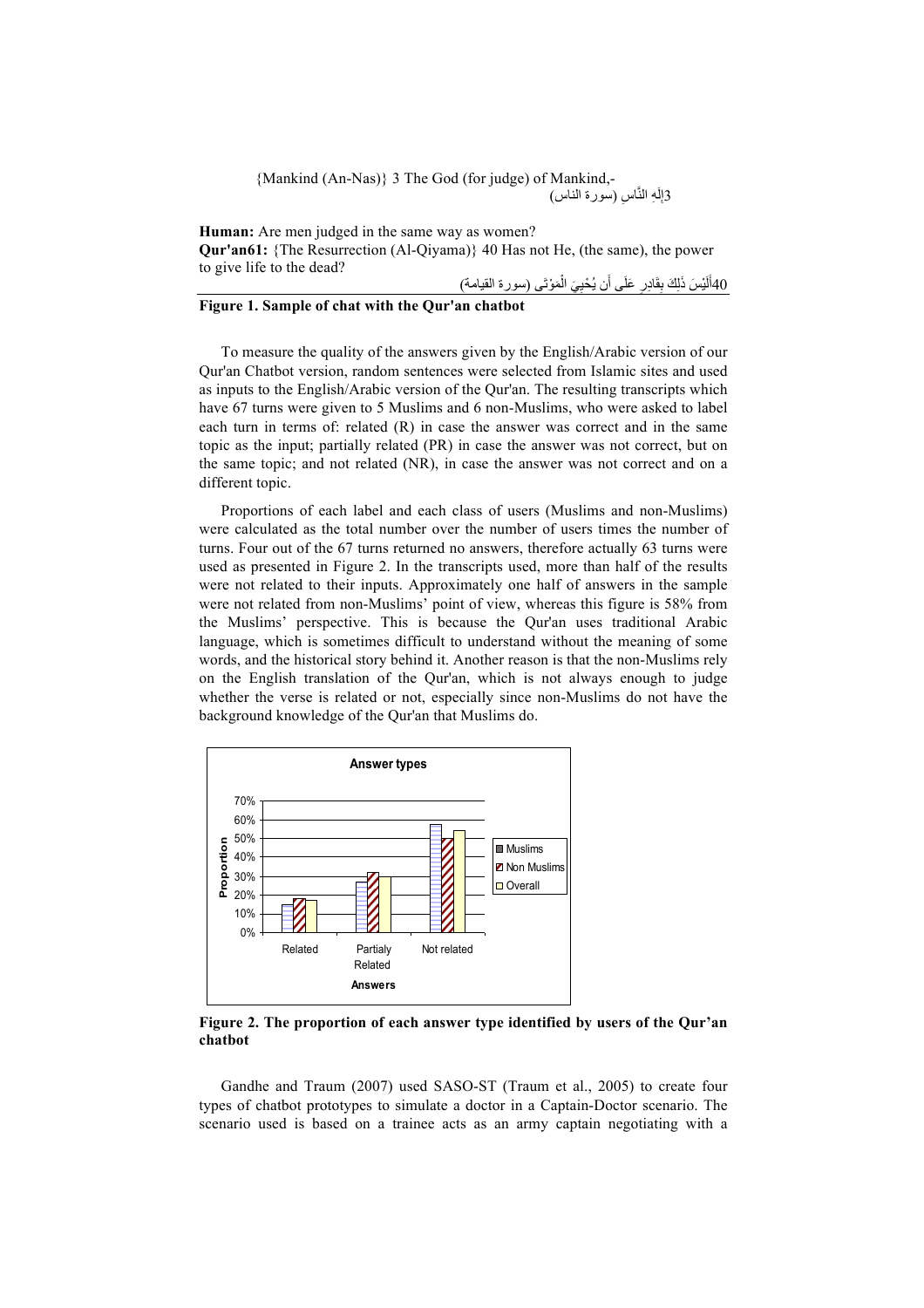simulated doctor. The main goal of the system is to "retrieve one of the doctor's utterances from the corpus and present it to the user as the system response." (Gandhe and Traum, 2007). The aim of the four types is to capture different aspects of local and global coherence of dialogue. These four types have different approaches to retrieving answers ranging from selecting random answers, to using ngrams and accessing the dialogue history. The evaluation of these four types is based on subjective metrics by asking users to evaluate the doctor's (i.e., the Chatbox's) responses. For example, 1 is used for nonsensical replies and 5 is used for appropriate responses.

### **5. Localizability**

The localizability aspect of evaluation tries to identify how easy it is to adapt a natural language dialogue system to new domain or language without affecting the way it works. With this goal in mind, some dialogue systems have been designed to be retrainable to a new domain via a domain corpus

Inui et al., (2003) introduced a natural language dialogue system based entirely on the use of corpora. The aim of this system is to be so general that it can be trained with any corpus in any domain and language. The system is mainly composed of three modules, the NL Parser, the Matcher, and the NL generator as displayed in Figure 3. The inputted sentence is sent to the natural language (NL) parser to analyze the input using the N-gram-based shallow parser (Inui et al., 2002). The matcher uses keyword matching and structural matching to find the dialogue most similar to the current flow in the Dialogue Corpus. The matcher uses the Context Data Base, in which each dialogue act is assigned an intention from a list containing greet, question, explain, etc. In the keyword-based matcher, the nouns and verbs identified by the NL parser are matched with the most similar nouns and verbs from the Dialogue Corpus. Before confirming this match, the matcher checks the intentions associated with those nouns and verbs in the Context Database. In the structural matcher (Koiso et al., 2002), the similarity dialogue is figured out by calculated the structural distance between two sentences. In this fully corpus-base approach, a user has the choice to select which matcher to use. The NL generator generates the system's responses and applies the necessary exchange on the response pronouns. However, no real evaluation found for this system.



**Figure 3. Corpus-Based Approach to Building a Natural Language Dialogue System**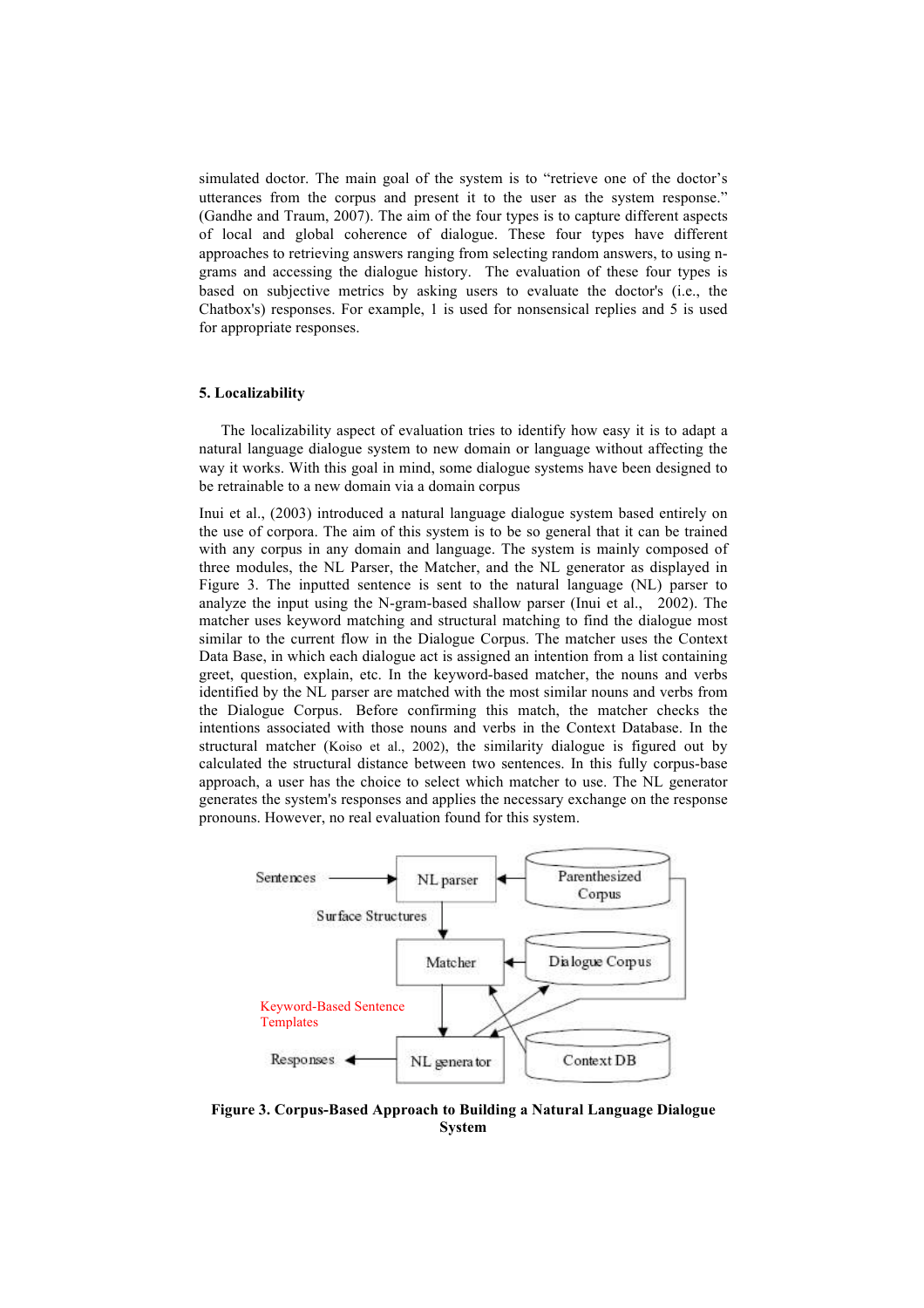We built a generic Java program that reads a dialogue from a corpus and maps it to the AIML format used by the ALICE chatbot to produce different versions of the chatbot, which were evaluated using different techniques. Table 1 displays the corpora used to train our program.

After creating AIML files for the corpora types displayed in Table 1, the Pandorabot web-hosting service<sup>1</sup> was used to publish different versions of corpustrained chatbots to make them available for use over the World Wide Web. Users were asked to chat with these versions and provide their feedback.

Based on user feedback and the retraining corpus, eight system prototypes were generated to satisfy users' expectations. The key issue in building these prototypes was how to expand the knowledge learned from the corpus to increase the chances of finding a match. The idea of matching is based on finding the best match, which is the longest one. Since the input will not necessary match exactly a whole sentence extracted from the corpus, other learning techniques were adopted.

| Corpus                         | Language           | Content                         |
|--------------------------------|--------------------|---------------------------------|
| Dialog Diversity Corpus        | English            | A collection of spoken          |
| (DDC)                          |                    | English dialogue corpora        |
| Corpus of Spoken               | Afrikaans          | Transcripts of General          |
| Afrikaans (KGA)                |                    | Afrikaans conversations         |
| <b>British National Corpus</b> | English            | Spoken English transcripts in   |
| (BNC) spoken texts             |                    | different domains               |
| Qur'an in Arabic               | Arabic             | Arabic monologue text           |
|                                |                    |                                 |
| Parallel Qur'an in             | English input, and | Aligned English and Arabic      |
| <b>English and Arabic</b>      | Arabic-English     | monologue text                  |
|                                | output             |                                 |
| FAQ of the School of           | English            | <b>Frequent Asked Questions</b> |
| Computing at Leeds             |                    | relating to the School of       |
| University                     |                    | Computing                       |
| FAQ of different               | English            | Multiple online FAQs: Perl,     |
| Websites                       |                    | Linux and Python                |
| QA obtained from health        | Arabic             | Questions and answers           |
| websites                       |                    | related to health issues such   |
|                                |                    | as teeth care, fasting, blood   |
|                                |                    | disease, and mothers and        |
|                                |                    | pregnancy.                      |
|                                |                    |                                 |

# **Table 1. The Training Corpora**

In each prototype, machine-learning techniques were used and a new chatbot was tested. The machine learning techniques ranged from a primitive simple technique to more complicated ones. Building atomic categories and comparing the input with all atomic patterns to find a match is an instance based learning technique. However,

-

<sup>1</sup>http://www.pandorabots.com/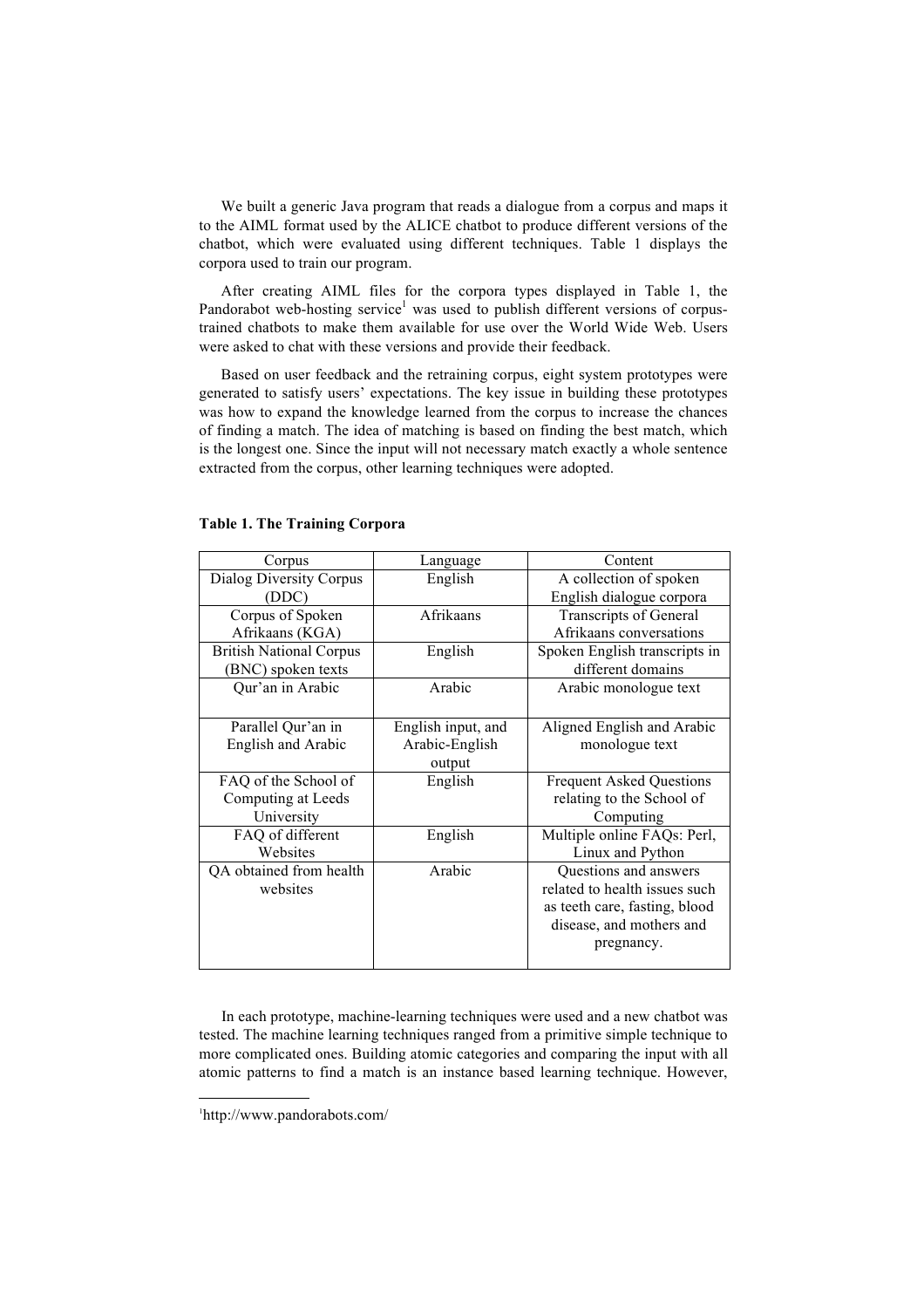the learning approach does not stop at this level, but it improved the matching process by using the first word, and the most significant words. This increases the ability of finding a nearest match by extending the knowledge base which is used during the matching process. Four dialog transcripts generated by our Afrikaans prototype were used to measure efficiency of adopting learning techniques. The frequency of each type of matching (atomic, first word, significant word, and no match) in each generated dialogue was estimated and the absolute frequencies were normalised to relative probabilities as shown in Figure 4. The results proved that the first word and the most significant approach increase the ability to provide answers to users and to let conversation continue.

These prototypes demonstrated that the chatbot-learning system could be localized to a range of different languages and text-types, given appropriate corpora. The range of systems also demonstrated that the chatbot-learning approach was very versatile and flexible.



**Figure 4. Matching types in the Afrikaans Prototype**

Mikic et al., (2008) introduced a tutor bot (T-Bot) which answers students' questions about different courses and subjects that are available via e-learning platform using natural language. Freeling, an open-source linguistic analyser, to extract candidate keywords and concepts related to course contents. This analyser is supported by several languages: English, Spanish, Italian, Catalan, and Galician, which facilitate adapting T-Bot to different languages, and contents.

## **6. Humanness Evaluation**

The humanness aspect of a chatbot is traditionally measured by the ability of the dialogue system to fool users into believing that they are interacting with a real human, not a virtual one. Colby (1975) used this strategy to evaluate his chatbot PARRY that simulates a paranoid patient. A blind test was applied by three psychiatrists questioning both PARRY and three other human patients diagnosed as paranoid. Psychiatrists were not able to distinguish PARRY chatbot from human patients.

The same policy was adopted in the Loebner prize competition, which allows users to chat with a conversational agent for 10 minutes: if this chatting gives the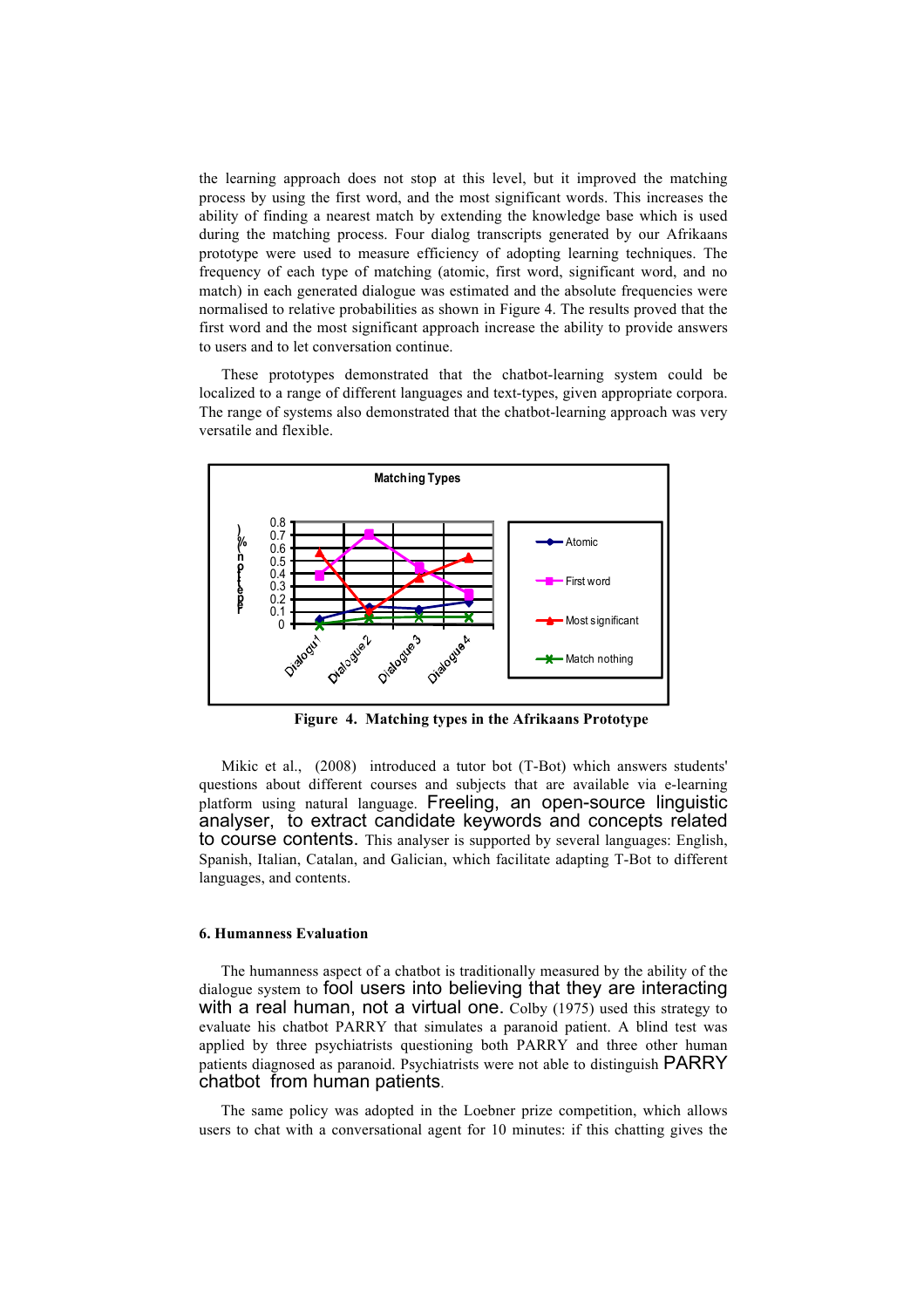impression to users that they are dealing with a human and not a machine, that conversational agent succeeds in the competition.

However, this is a somewhat superficial and subjective measure: 10 minutes is not really enough to judge the humanness of a system, and the judgement depends on subjective opinions of a few users. We adopt a novel way to measure the humanness of a natural language dialogue system by comparing dialogues generated by the system, against "real" human dialogues. To do this, the Wmatrix tool (Rayson 2003) was used to compare a dialogue transcript generated via chatting with ALICE, and real conversations extracted from different dialogue corpuses. The comparison illustrates the strengths and weaknesses of ALICE as a human simulation, according to lthe inguistic features: lexical, part-of-speech, and semantic differences.

The semantic comparison illustrates that explicit speech act expressions are highly used within ALICE, an attempt to reinforce the impression that there is a real dialogue; pronouns (e.g. *he*, *she*, *it*, *they*) are used more in ALICE, to pretend personal knowledge and contact; discourse verbs (e.g. *I think*, *you know*, *I agree*) are overused in ALICE, to simulate human trust and opinions during the chat; liking expressions (e.g. *love*, *like*, *enjoy*) are overused in ALICE, to give an impression of human feelings.

In terms of Part-of-Speech analysis shows that singular first-person pronoun (e.g. *I*), second-person pronoun (e.g. *you*) and proper names (e.g. *Alice*) are used more in ALICE, to mark participant roles more explicitly and hence reinforce the illusion that the conversation really has two participants.

At lexical level, analysis results shows that ALICE transcripts made more use of specific proper names "Alice" (not surprisingly!) and "Emily"; and of "you know", where the underscore artificially creates a new single word from two real words. Table 2 illustrates the lexical comparison between ALICE transcripts file represented in column "O1", and the real conversation file represented in column "O2"

| Sorted by log-likelihood value |          |      |          |               |       |
|--------------------------------|----------|------|----------|---------------|-------|
| <b>Item</b>                    | 01       | %1   | 02       | $\frac{6}{2}$ | LL    |
| Do                             | 44       | 3.90 | 35       | $0.65 +$      | 58.69 |
| L                              | 54       | 4.79 | 67       | $1.25 +$      | 48.04 |
| We                             | 1        | 0.09 | 129      | $2.41 -$      | 41.15 |
| So                             | 1        | 0.09 | 117      | $2.19 -$      | 36.75 |
| And                            | 8        | 0.71 | 195      | $3.65 -$      | 35.19 |
| Emily                          | 9        | 0.80 | $\theta$ | $0.00 +$      | 31.46 |
| You                            | 72       | 6.38 | 151      | $2.82 +$      | 28.91 |
| This                           | $\theta$ | 0.00 | 70       | $1.31 -$      | 26.80 |
| You know                       | 8        | 0.71 | 1        | $0.02 +$      | 22.06 |

**Table 2. The lexical comparisons**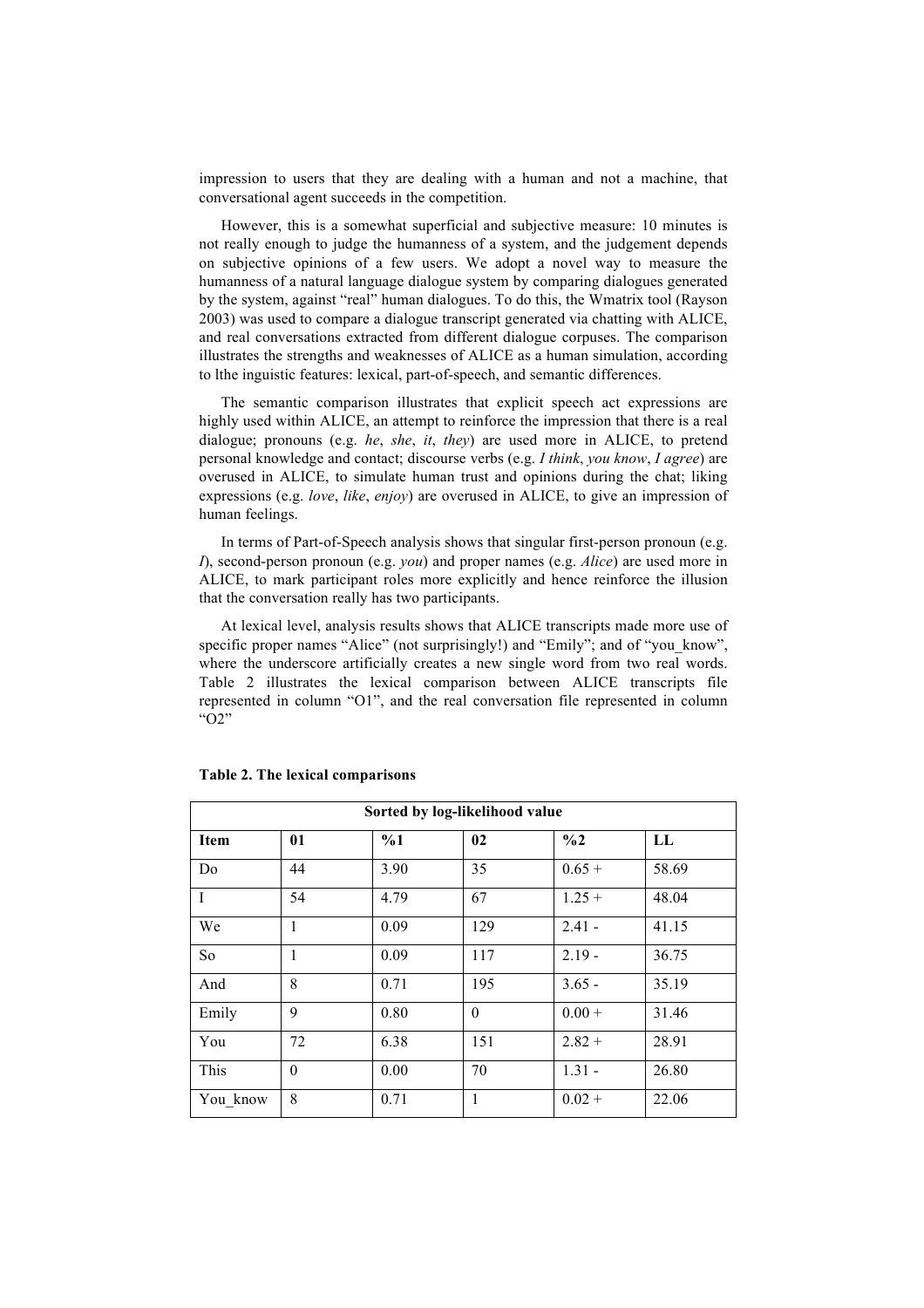| Here |   | 0.00 | 55 | $1.03 -$ | 21.06 |
|------|---|------|----|----------|-------|
| Am   | O | 0.53 | ν  | $0.00 +$ | 20.97 |
| 611  |   | 0.09 |    | $1.33 -$ | 20.14 |

Another way of measuring naturalness of a dialogue system was introduced by Dybkjaer et al., in 2004. They focussed on SLDs and claimed that users should talk to the system in an easy smoothly way. In order to do that the authors listed some aspects which must be considered in building dialogue systems: system's output language should control user's language so input becomes manageable for the system; output voice should be clear, intelligible and does not need extra effort to listen; contents of the system's output should be correct and relevant to the topic; adequate feedback is essential for users to feel in control during interaction; and the structure of the dialogue should must be natural and reflects users' intuitive expectations (Dybkjaer et al., 2004).

Recently et al., (2014, p. 1) discovered that "a chat bot that provides responses based on the participant's input dramatically increased the perceived humanness and engagement of the conversational agent." In their experiment researchers created a chat bot that asked participants to describe a series of images. The interaction was either static, in which the participants answer the base questions, or dynamic, where there is a follow-up question based on the participant's response. A survey was completed by each participant after answering questions about all images, In order to measure humanness, a question about chat partner was provided to see if it was a human or a computer, six option scale were used: definitely human; probably human; not sure but guess human; not sure but guess computer; probably computer; and definitely computer. Results reveal that 79.2% of static interview participants thought their partner was definitely a computer, while only 41.9% of those using the dynamic chatbot thought the same.

## **7. Language Benefit Evaluation**

The Language-benefit evaluation is gained by adopting a natural language dialogue rather than a simpler keyword-based interface; again this can be done by direct comparison to an alternative.

Happy Assistant is "a natural language dialog-based navigation system that helps users access e-commerce sites to find relevant information about products and services" (Chai et al., 2001a). The system is composed of three main modules: the presentation manager (PM), the dialog Manager (DM), and the Action Manager (AC). The presentation manager applies a shallow parsing technique to identify semantic and syntactic information of interest from the user textual input. Then it translates the users input into a well formed XML message called the logical form. The dialogue manager is responsible for matching concepts from a user's query to business rules found in the knowledge domain. The business rules consist of a list of concepts together with some meta data about the target product or service. If a match is found, the webpage associate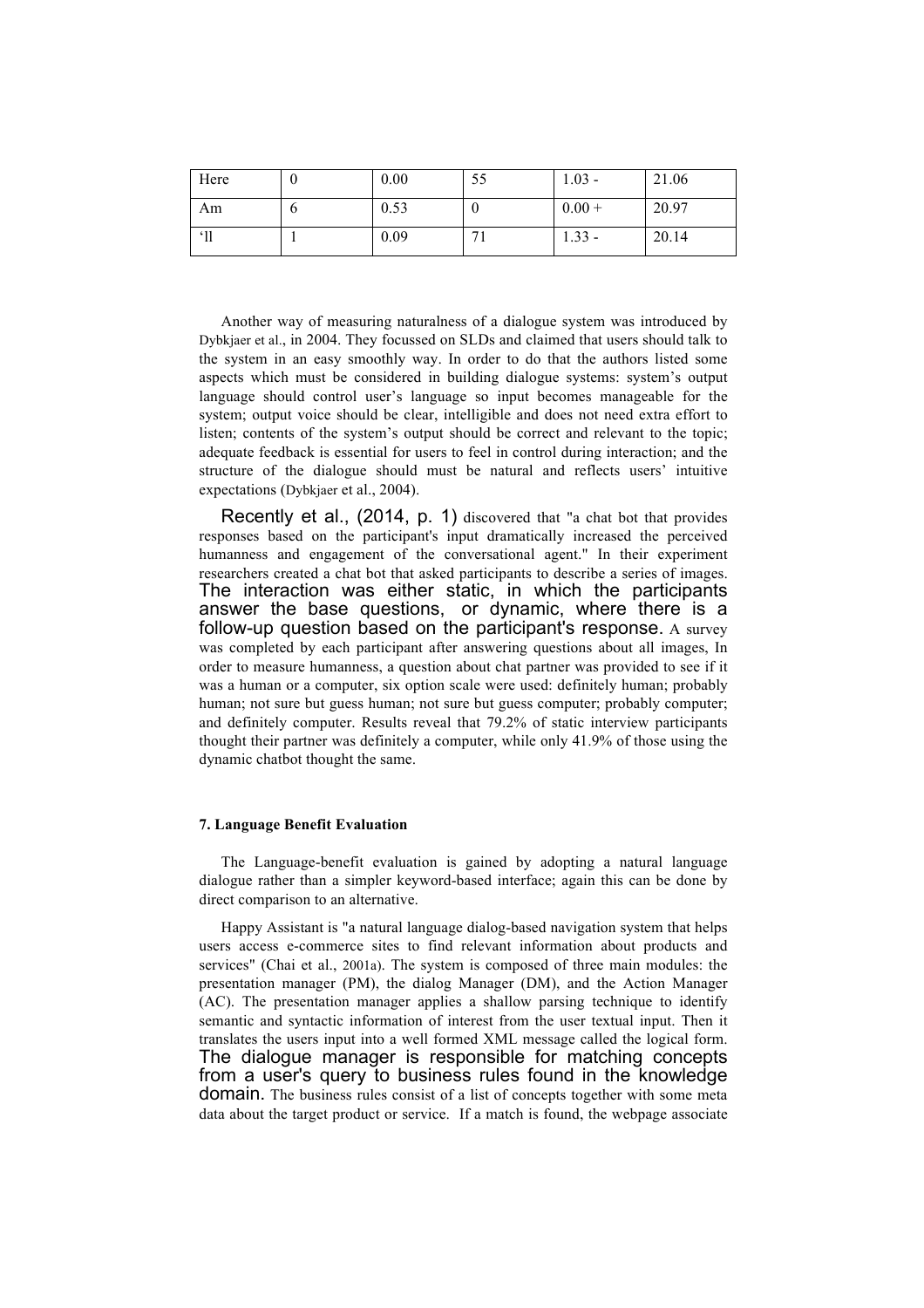with that rule is presented to the user. Otherwise, the most important missing concept is figured out by introducing questions to the user. Control is now turned over to the action manager, which accesses the product that matched the query, and if the user provides special preferences, a sorting algorithm is applied to yield a ranked list of products. To make users trust the system, it must offer some explanation before producing a result, so the system summarizes the user's request by paraphrasing it using the context history. Figure 5 presents a sample of conversation with the Happy Assistant System taken from (Chai et al., 2001a).

- U: I am looking for a notebook for my consulting business
- S: Please describe your financial constraints.
- In this stage a list of most popular ones is displayed
- U: not important thing performance is essential
- S: are you looking for something that is top of the line?
- U: Yes, absolutely
- S: I have found something for you.

The target notebook is displayed for the user. And beneath it a summary of the users request displayed to explain why this product is displayed.

## **Figure 5. Example of interaction with the Happy Assistant System**

Usability in this system is evaluated based on a study that designed to explore how much the system meet users' expectations in terms of ease of use, system flow, validity of the system response, and user vocabulary. (Chai et al., 2001b).

The study compared the navigation process in the dialog system against a menu driven system to find target products. Results show that users preferred the dialog based search over the menu driven search (79% to 21% of the users) for the following reasons: ease of use, meeting the users' needs, users like the idea that they could express their needs in their language without being restricted to menu choices, users feel that the computer did all the work for them, and more over users found that the system reduce the interaction time. However, novice users preferred the menu driven system because there is no need for typing.

In a similar manner, we used the comparative evaluation to compare the results generated by Google with the results generated by the FAQchat system. FAQchat is another version of the chatbot-training-program described in Section 2, where the FAQ corpus of the School of Computing (SoC) at University of Leeds is used to train the program. The results returned from FAQchat are similar to ones generated by search engines such as Google, where the outcomes are links to exact or nearest match web pages. An evaluation sheet was prepared which contains 15 information-seeking tasks or questions on a range of different topics related to the FAQ database. The evaluation sheet was distributed among 21 members: nine of the staff and the rest postgraduate students. An interface was built, which has a box to accept the user input, and a button to send this to the system. The outcomes appear in two columns: one holds the FAQchat answers, and the other is holds the Google answers after filtering it to the FAQ database. Users were asked to try using the system, and state whether they were able to find answers using the FAQchat responses, or using the Google responses; and which of the two they preferred and why.

Results in Table 3 show that 68% overall of our sample of users managed to find answers with the FAQchat while 46% found them with Google. Since there are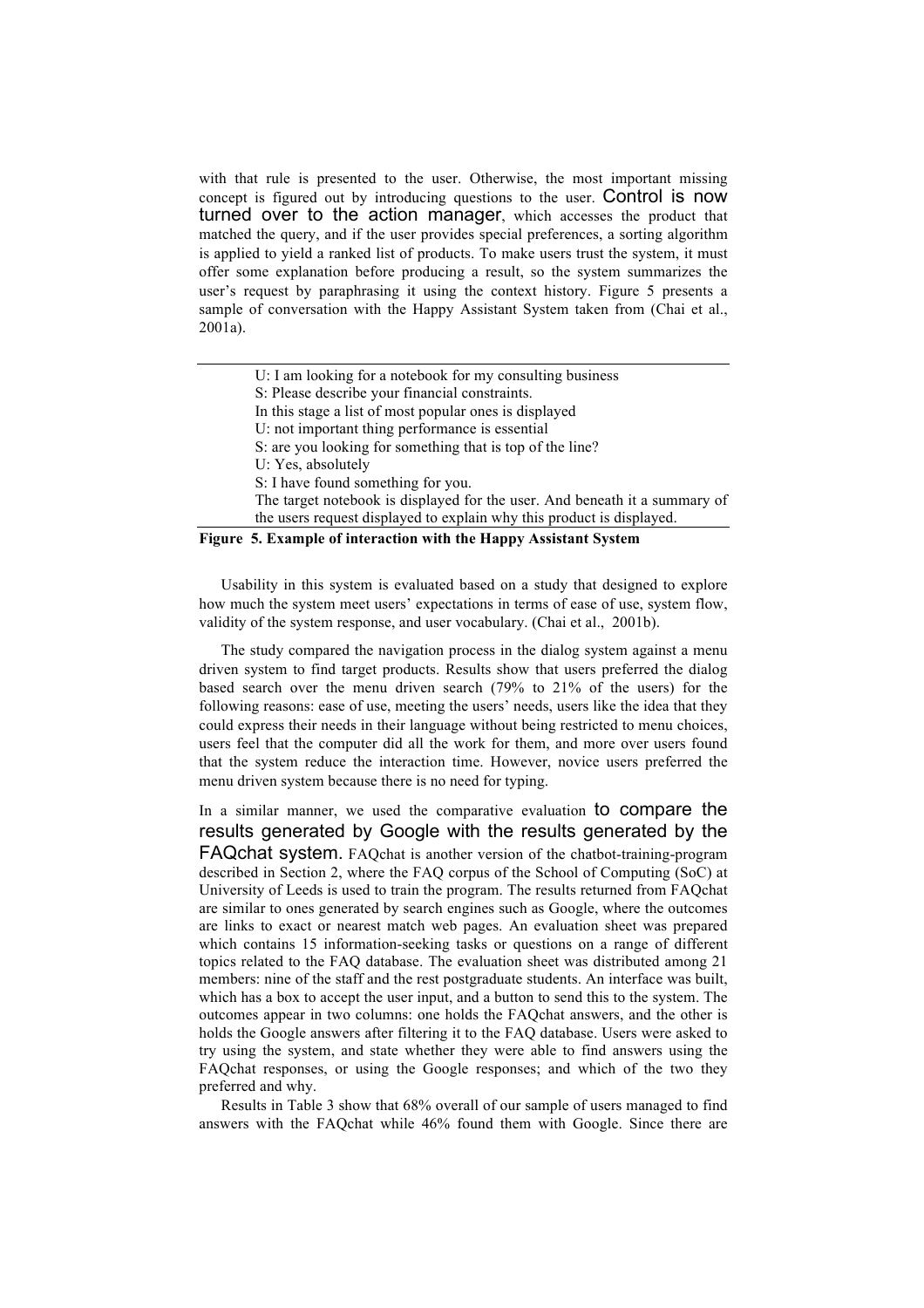several ways to ask the same question, the success in finding answers is based on the way the questions were presented to FAQchat. Of the overall sample, the staff outcome shows that 61% were able to find answers with the FAQchat where 73% of students managed to do so.

| Users        | Mean of users finding |        | Proportion of users finding |        |
|--------------|-----------------------|--------|-----------------------------|--------|
| Tool         | answers               |        | answers                     |        |
|              | FAOchat               | Google | FAQchat                     | Google |
| <b>Staff</b> | 5.53                  | 3.87   | 61%                         | 43%    |
| Student      | 8.8                   | 5.87   | 73%                         | 49%    |
| Overall      | 43                    | 9.73   | 68%                         | 46%    |

**Table 3. Proportion of users finding answers**

 In terms of preferences, for each question, users were asked to state which tool they prefer to use to find the answer. The proportion of users who preferred each tool was calculated. Results in Figure 6, show that 51% of the staff, 41% of the students, and 47% overall preferred using FAQchat against 11% who preferred using Google. As a result, we can claim that our users found the chatbot a novel and interesting way to access the FAQ using natural language questions.



**Figure 6. Which tool do you prefer?**

In 2006, Quarteroni and Manandhar applied the same approach in using the chatbot as interface for an open-domain QA system. They developed a noninteractive QA system called YourQA (Quarteroni and Mandandhar, 2006), which accepts a textual natural language query from a user, takes the top 20 Google results for this query, retrieves the corresponding Web pages, analyses them to extract answers, ranks them by relevance to the question, and obtains a list of answers in the form of an HTML result page In order to make their system an interactive one, Quarteroni and Mandandhar (2007) used ALICE as an interface for their system. First of all they used the Wizard-of-Oz (WOz) experiment (Dahlbaeck et al., 1993) in which a human operator hides behind a computer interface to simulate the conversation with the user who thought that he is chatting with a computer system. A set of AIML categories were prepared and wizard role was to choose the appropriate category and utterance within the available set as a response to the user. In case there was o response, the wizard would create an utterance to keep the conversation alive. The aim of this experiment is to obtain initial data (conversations logs) to enrich knowledge base of ALICE chatbot. After this the authors build an interactive interface for YourQA system that consists of an applet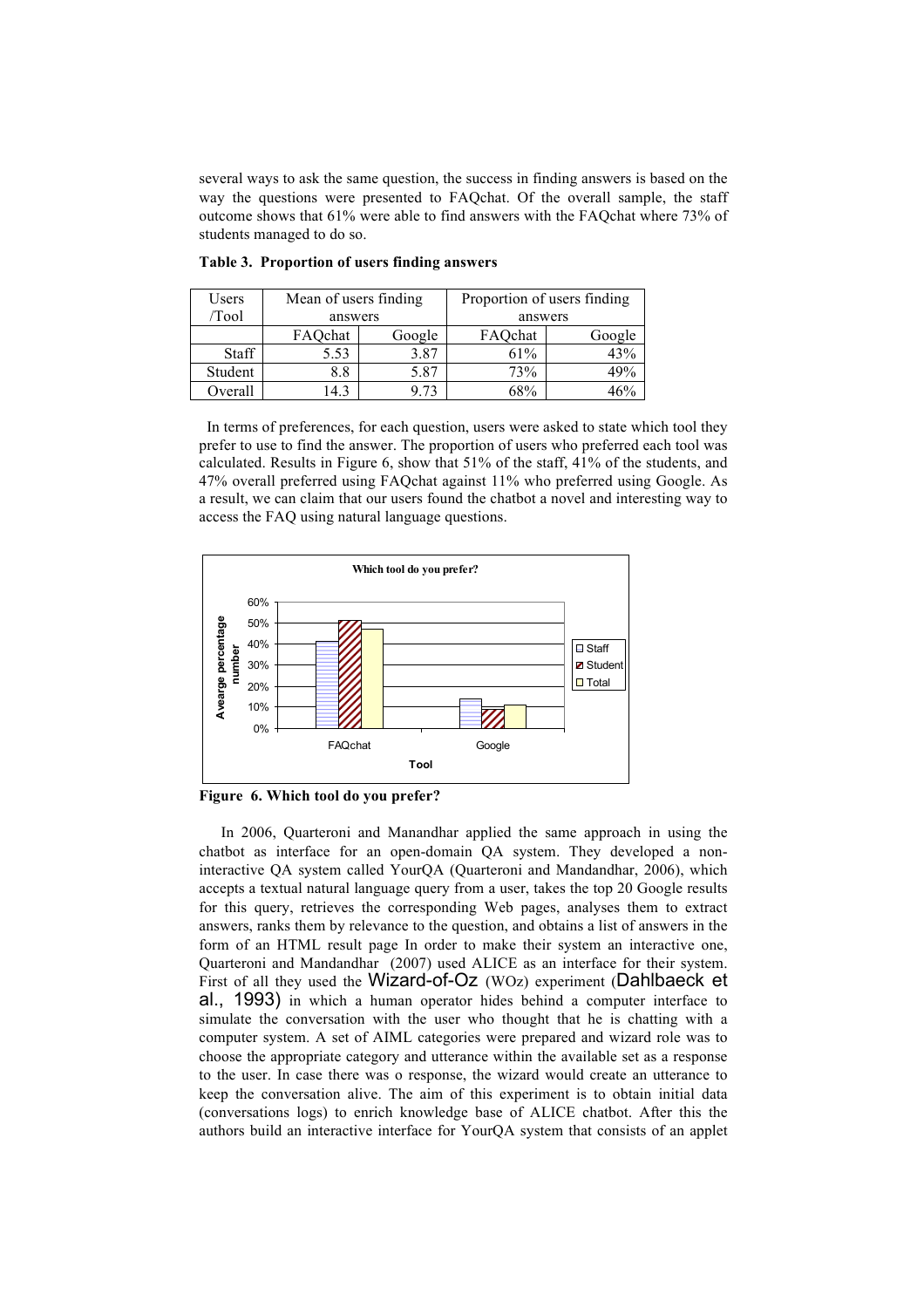window with a left panel where chat takes place and a right panel where results are visualised when ready. A sample of chatting with this version is shown in Figure 7.

System0: Welcome!

User1: Hi

S1: Hi! How can I help you?

U2: what is a thermometer?

S2: Possible answers are in the panel on the right. Are you happy with these answers?

U3: Yes!

S3: Good!

U4: How does it measure the temperature?

S4: Do you mean how does a thermometer measure the temperature?

U5: Yes

S5: I found the answer in the panel on the right. Can I help you further?

**Figure 7.** A sample of dialogue with YourOA chat version (taken from Ouarteroni and Manandhar 2007)

A comparison has been made between the systems, the non-interactive YourQA system and the chat version. The evaluations were based on user satisfaction and questionnaires and interaction logs that are effective in evaluation QA systems (Kelly et al., 2006). The questionnaire involved questions to assess performance of the systems, others related to the ease of use and difficulties in reformulating questions, some questions related to the over all satisfaction of the user, and questions to show which version the users prefer. Some users found it slow in giving responses and this is because system performs document retrieval in real time, and hence it depends heavily on the network download speed. In general 83.3% users preferred the chat interface of the system because of its liveliness and ability to understand pronominal anaphora (Quarteroni and Manandhar, 2007). Quarteroni (2008) presented that making a QA system interactive is important to provide ability to chat with user in a natural manner.

The same strategy was adopted by Crockett et al., (2009) to evaluate Adam chatbot. Adam is a conversational agent that simulates a UK university student department Advisor who provides help to students who had department problems, and guides them through options for paying outstanding university fees. Crockett and other researchers compared using Adam with either phoning the university finance office, or visiting it. Results revealed that 80% of students were happy with speed of providing answers, and 70% were satisfied by the advice. As a whole 47% of students preferred using Adam than visiting the University Finance Office, 20% stated they would use Adam instead of telephoning the office.

Our success with using a chatbot as a tool to answer SoC FAQs encouraged us to try other FAQs, or Question Answering (QA) corpora to investigate the possibility of using a chatbot as a tool to access an information portal without the need for sophisticated natural language processing or logical inference. In 2008, an open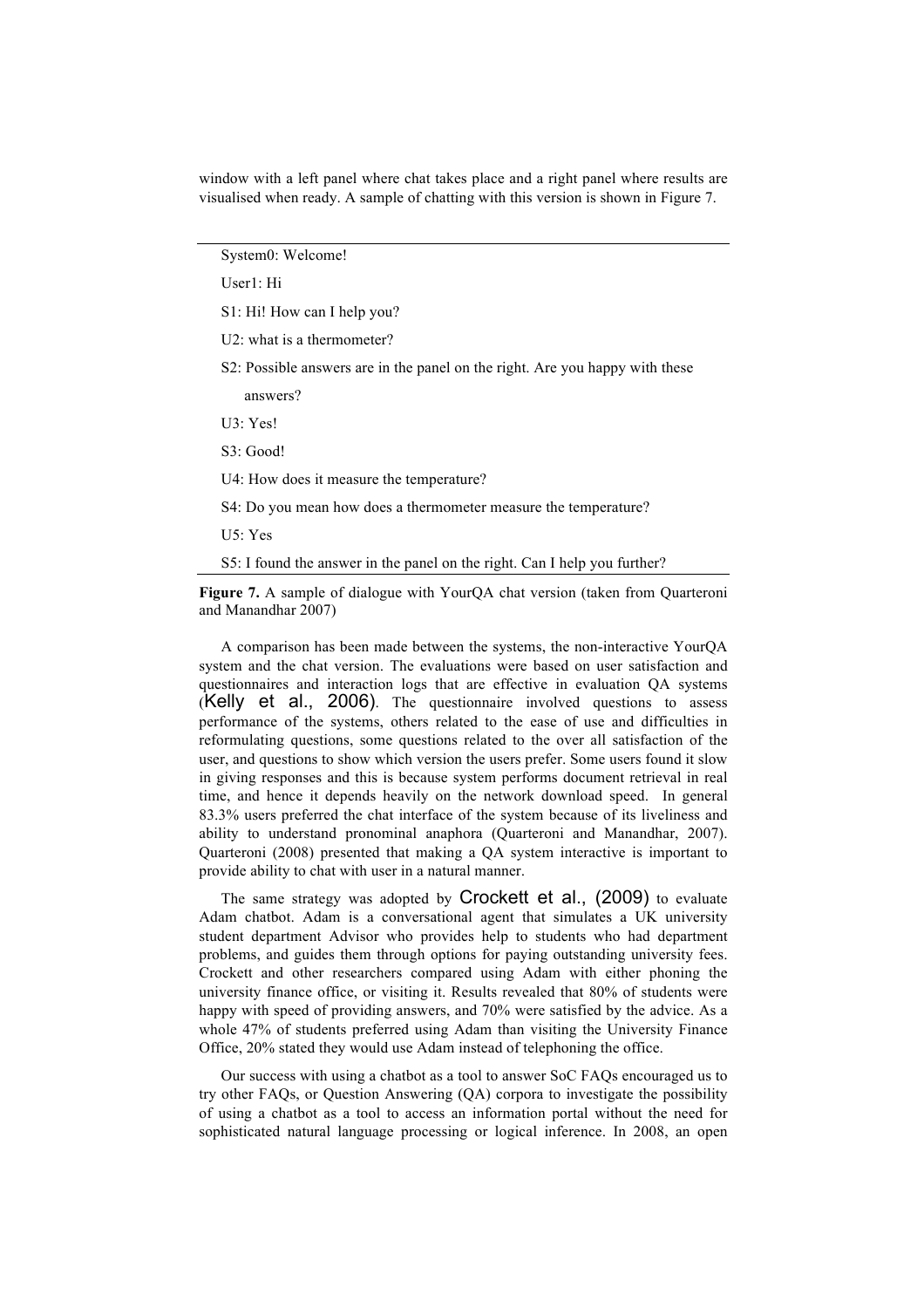ended FAQChat was built where the knowledge base was extracted from multiple FAQs: Perl, Linux and Python. In 2010, the TREC09 QA track was used to retrain ALICE and in 2011 Arabic QA corpora were used, a sample of chatting with our Arabic QA chatbot is presented in Figure 8. Even though Arabic language is different than English and other European languages because its: a highly derivative language; has a complex morphology, capitalization is not used, and many other characteristics as presented in (Shaalan, 2014), we found out that a simple (but large) set of pattern-template matching rules is sufficient to provide correct answers.

Overall, user trials with AskJeeves, Google and this generated chatbot demonstrate that a chatbot is a viable alternative, and, in fact, many users prefer it to Google as a tool to access FAQ databases (Abu Shawar, 2008, 2011; Abu Shawar and Atwell, 2010).

**Human:** السكري أسباب ماھي) What are the reasons of diabetes?) **Arabic\_Q/A\_blood\_disease:** یحدث الداء السكري نتیجة فشل البنكریاس في إفراز ما یلزم من الأنسولین لخفض مستوى سكر الدم الذي یرتفع عادة بعد تناول الطعام وإجراء التمارین والتعرض للشدة **Human:** الفم؟ رائحة سبب ما) What is the reason of mouth smell?) **Arabic\_Q/A\_Teeth\_issues:**  $\%10$  سبب هضمي 10% سبب فموي 80% عوز بعض الفيتامينات 10 **Human:** الحامل؟ تلبسھا التي الثیاب ماھي) What cloths should a pregnant woman wear?) **Arabic\_Q/A\_mother&kids\_issues:** یجب أن تكون الثیاب في أثناء الحمل عملیة وبسیطة وفضفاضة ، لذلك تستبعد المشدات لعوقھا الدوران الوریدي ومساعدتھا في حدوث الدوالي ، وتجنب استعمال الأحذیة ذات الكعب العالي التي تسيء إلى التوازن

وتسبب آلام الظھر.

**Figure 8. A sample of chatting with Arabic QAchatbot**

# **8. Conclusion**

Different evaluation techniques used in natural language dialogue systems has been presented in this paper, including black box and glass box, comparative, quantitative, and qualitative evaluation. Four aspects of NLP dialogue systems evaluation are often overlooked: "usefulness" in terms of user's qualitative needs, "localizability" to new genres and languages, "humanness" compared to humanhuman dialogues, and "language benefit" compared to alternative interfaces. We illustrated these aspects with respect to our work on machine-learnt chatbot dialogue systems; we believe these aspects are worthwhile in impressing potential new users and customers.

### **9. References**

Abu Shawar, B. (2008). Chatbots are natural web interface to information portals. Proceedings of INFOS2008, pp. NLP101-NLP107.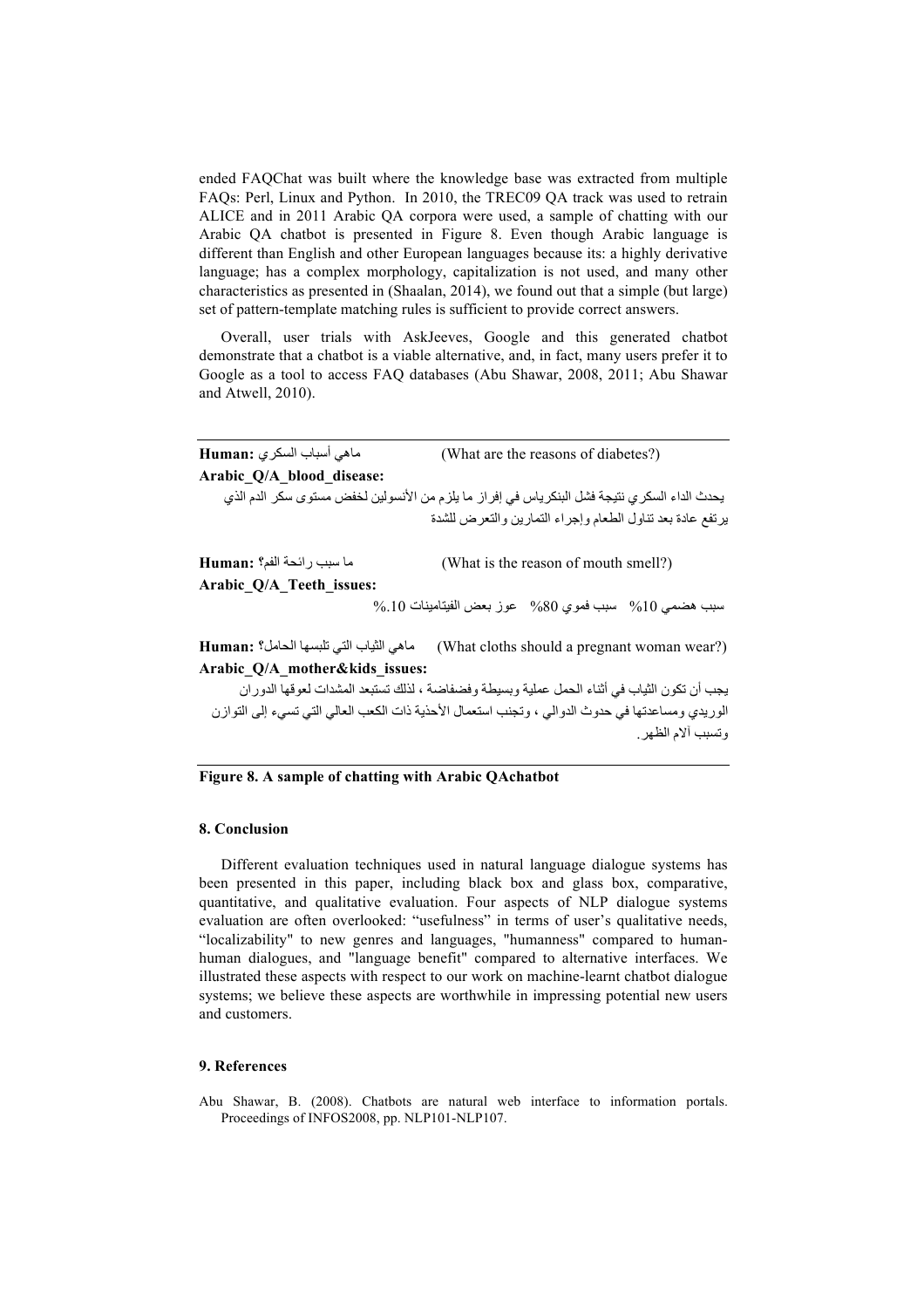- Abu Shawar, B. (2011). A Chatbot as a natural web Interface to Arabic web QA. International Journal of Emerging Technologies in Education (iJET), 6(1): 37-43.
- Abu Shawar, B., and Atwell, E. (2010). Chatbots: Can they serve as natural language interfaces to QA corpus? Proceedings of the Sixth IASTED International Conference Advances in Computer Science and Engineering (ACSE 2010), pp. 183-188.
- Aust, H., Oerder, M., Seide, F., and Steinbiss, V. (1995). The Philips Automatic Train Timetable Information System. Speech Communication 17: 249-262.

Chai, J., Horvath, V., Nicolov, N., Stys-Budzikowska, M., Kambhatla, N., and Zadrozny, W. (2001b). Natural language sales assistant – A web-based dialog system for online sales**.** In Proceedings of the Thirteenth Innovative Applications of Artificial Intelligence Conference, pp. 19-26. The AAAI Press.

- Chai, J., Lin, J., Zadrozny, W., Ye, Y., Stys-Budzikowska, M., Horvath, V., Kambhatla, N., and Wolf, C. (2001a). The role of a natural language conversational interface in online sales: a case study". International Journal of Speech Technology, 4(3/4): 285-295.
- Colby, K. (1073). Simulation of belief systems. In R. Schank and K. Colby (Eds.), Computer Models of Thought and Language, San Francisco: Freeman, pp. 251-286.
- Colby, K., (1975). Artificial Paranoia: A Computer Simulation of Paranoid Processes. New York, NY, USA: Pergamon Press.
- Crockett, K., Bandar, Z., O'Shea , J. and Mclean, D. (2009). Bullying and debt: Developing novel applications of dialogue systems. In A. Jönsson, J. Alexandersson, D. Traum and I. Zukerman (Eds.), Proceedings of the 6th IJCAI Workshop on Knowledge and Reasoning in Practical Dialogue Systems, Palo Alto, CA, USA: AAAI (www.aaai.org).
- Cunningham, H. (1999). A definition and short history of language engineering. Journal of Natural Language Engineering, 5(1): 1-16.
- Dahlbaeck, N., Jonsson, A., and Ahrenberg, A. (1993). Wizard of Oz studies: Why and how? Proceedings of Intelligent User Interfaces (IUI 93). New York, NY, USA: ACM Press. pp. 193-200.
- Dybkjaer, L., Bernsen, N.O. and Minker, W. (2004). Evaluation and usability of multimodal spoken language dialogue systems. Speech Communication 43(1-2): 33-54.
- Elliott D., Atwell E., and Hartley A. (2004). Compiling and using a shareable parallel corpus for MT evaluation. Proceedings of the Workshop on The Amazing Utility of Parallel and Comparable Corpora, Fourth International Conference on Language Resources and Evaluation (LREC), Lisbon, Portugal, pp. 18-21.
- Ghande, S., Gordon, S. and Traum, D. R. (2006). Improving question-answering with linking dialogues. Proceedings of the 11th International Conference on Intelligent User Interfaces (IUI '06). New York, NY, USA: ACM Press, pp. 369-71.
- Gandhe, S. and Traum, D. (2007). First steps towards dialogue modeling from an unannotated human-human corpus. Proceedings of the 5th Workshop on Knowledge and Reasoning in Practical Dialogue Systems, Hyderabad, India, pp. 22-27.
- Glass, J., Polifroni, J., Seneff, S., and Zue, V. (2000). Data collection and performance evaluation of spoken dialogue systems: The MIT experience. In Proceedings. Intl. Conf. on Spoken Language Processing, Beijing, China, October 2000.
- Güzeldere, G., and Franchi, S. (1995). Dialogue with colourful "personalities" of early AI. Stanford Electronic Humanities Review, 4(2): 1-9.
- Hasida, K. and Den, Y. (1999). A synthetic evaluation of dialogue systems. In Y. Wilks (Ed.), Machine Conversations. Boston/Dordrecht/London: Kluwer, pp. 113-126.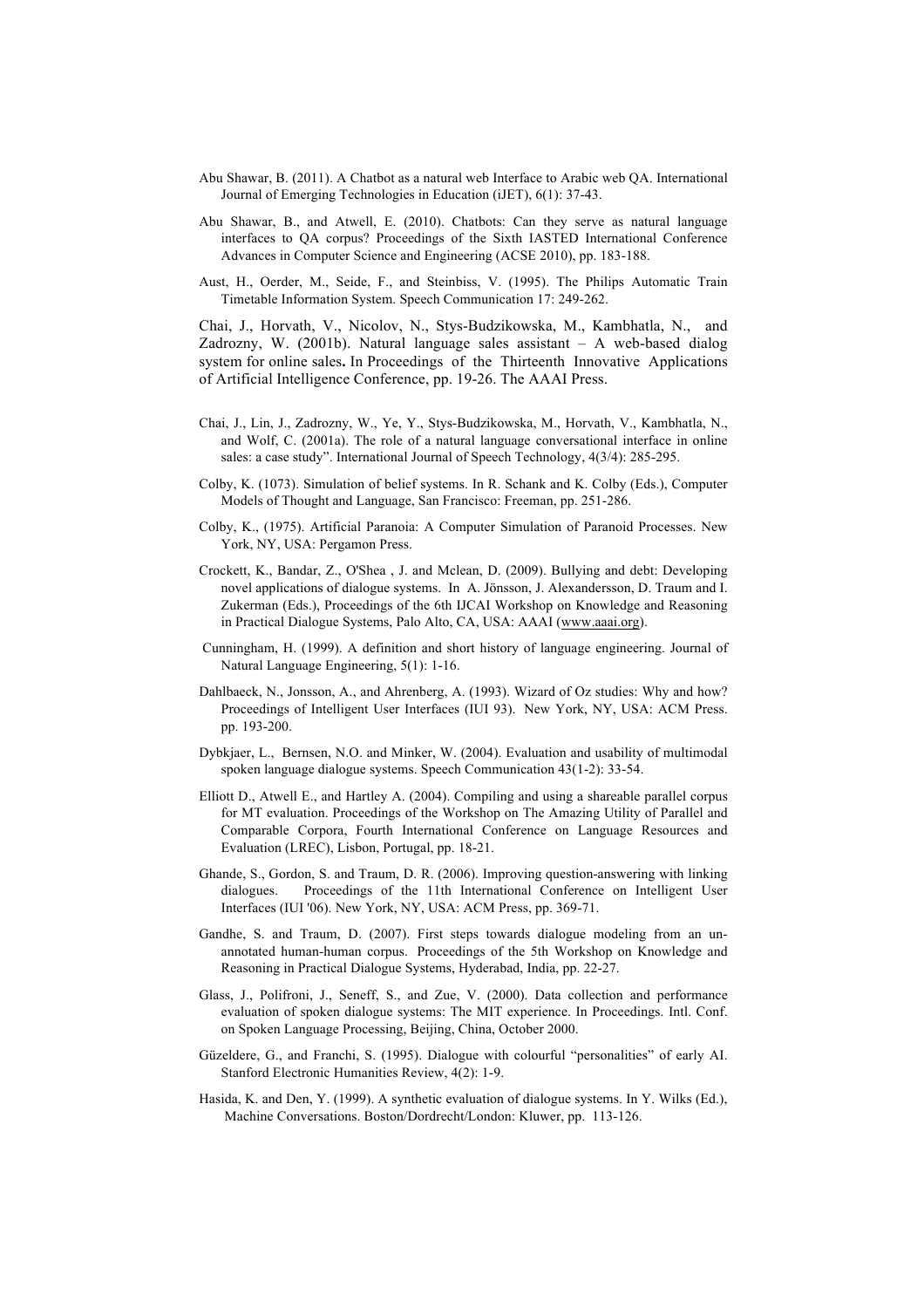- Hirschman, L. (1995). The roles of language processing in a spoken language interface. In D. Roe and J. Wilpon (Eds.), Voice Communication between Humans and Machines. Washington, DC: National Academy Press, pp. 217-237.
- Hirschman, L. and Thompson, H. (1997). Overview of evaluation in speech and natural language processing. In R.A. Cole, J. Mariani, H. Uzkoreit, A. Zaanen, and V. Zue (Eds.), State of the Art in Natural Language Processing . Cambridge, UK: Cambridge University Press, pp. 475-518.
- Hughes, J., and Atwell, E. (1994). The automated evaluation of inferred word classifications, In A.G. Cohn (Ed.) Proceedings of ECAI'94: 11th European Conference on Artificial Intelligence, Chichester, UK: John Wiley, pp. 535-540.
- Inui, N., Koiso, T., and Kotani Y. (2002). Using patterns for syntactic parsing, Proceedings of IASTED International conference Artificial Intelligence and Applications, pp.522-527.
- Inui, N., Koiso, T., Nakamura, J., and Kotani, Y. (2003). Fully corpus-based natural language dialogue system, AAAI Spring Symposium on Natural Language Generation in Spoken and Written Dialogue, AAAI Technical Report S-03-06, Palo Alto, CA, USA: AAAI, pp. 58-64.
- Kelly, D., Kantor, P., Morse, E., Scholtz, J. and Sun, Y. (2006). User-centered evaluation of interactive question-answering Systems, Proceedings of the Interactive Question Answering Workshop at HLT-NAACL 2006, June, Stroudsburg, PA: Association for Computational Linguistics, pp. 49-56.
- Koiso, T., Ikeda, T., Inui, N., and Kotani, Y. (2002). A dialog system which chooses a response using similarity between a surface case rule patterns. Proceedings of the IPSJ Conference, IM-03, 2002.
- Kruschwitz, U., De Roeck, A., Scott, P., Steel, S., Turner, R., and Webb, N. (1999). Natural language access to yellow pages. Proceedings of Third International conference on knowledge-based intelligent information engineering systems, pp.34-37 .
- Kruschwitz, U., De Roeck, A., Scott, P., Steel, S., Turner, R., and Webb N. (2000). Extracting semistructured data-lessons learnt. Proceedings of the  $2<sup>nd</sup>$  international conference on natural language processing (NLP2000), pp. 406-417.
- Maier, E., Mast, M. , and Luperfoy, S. (1996). Overview. In E. Maier, M. Mast, and S. Luperfoy (Eds.), Dialogue Processing in Spoken Language Systems, Berlin: Springer, pp. 1-13.
- McTear, M. (2002). Spoken dialogue technology: Enabling the conversational user interface. ACM Computing Surveys, 34(1): 90-169.
- Mikic, F. A., Burguillo, J. C., Rodríguez, D. A., Rodríguez, E., and Llamas, M. (2008). T-BOT and Q-BOT: A couple of AIML-based bots for tutoring courses and evaluating students. Proceedings of 38th ASEE/IEEE Frontiers in Education Conference, pp.S3A-7- S3A-12.
- Quarteroni, S. (2008). Personalized , interactive question answering on the Web. Proceedings of the Workshop on Knowledge and Reasoning for Answering Questions (KRAQ '08), COLING 2008, Stroudsburg, PA: ACL, pp. 33-40.
- Quarteroni, S., and Manandhar, S. (2006). User modeling for adaptive question answering and Information retrieval. G.C.J. Sutcliiffe and R. G. Goebel ( Eds.), Proceedings of the Nineteenth International Florida Artificial Intelligence Research Society Conference (FLAIRS- 19), Melbourne Beach, FL, USA, May 2006, pp. np.
- Quarteroni, S. and Manandhar, S. (2007). A chatbot-based interactive question answering system. Proceedings of the 11th Workshop on the Semantics and Pragmatics of Dialogue (SemDial 11), Rovereto, Italy (DECALOG 2007), pp. 83-90.